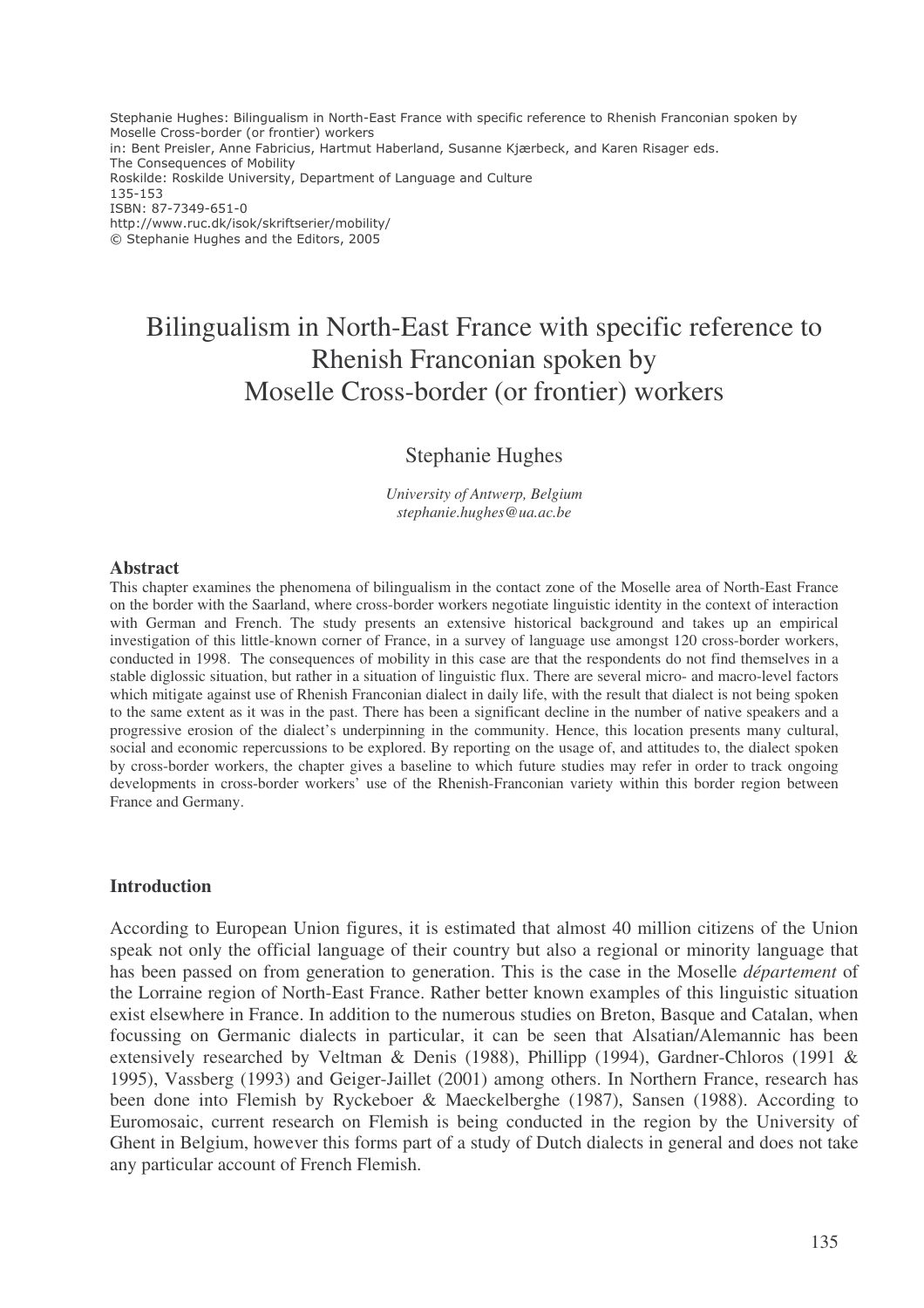A linguistic community in a similar position to that of the Flemish speakers in Northern France are those who speak something which, when examined solely in terms of phonemes, morphemes and lexical structure, is closer to the official or majority language of a neighbouring State, but who live in a country where another language predominates. Rhenish Franconian speakers in the Moselle *département* of Lorraine between Forbach and Bitche, France are in this position and their native tongue and associated cultural heritage are subject to the pressures associated with minority language speakers for their dialect is not currently recognised as a separate '*langue régionale*' by the French government.

When discussing the dialects spoken in the Moselle on a general level, it is important to recognise that, contrary to many popular perceptions including that of the 1999 INSEE/INED survey (Héran *et al.* 2002) where the census referred to the different types of Franconian by either grouping them together under 'Franconian' or using the term 'Lorraine Platt'. there is not one dialect, but rather a group of dialects, including Rhenish Franconian, Moselle Franconian and Luxembourg Franconian, all with one common factor; they are spoken in areas where they are not dialects of the national language.

It is a commonly held belief that the number of those who speak dialect in part of the Moselle *département* of Lorraine is decreasing. A survey carried out by INED (*Institut national des études démographiques*) as part of the 1999 census confirms this. According to INED there has been a decrease in the number of those speaking Franconian in Moselle as a whole. According to Héran *et al.* (2002) reporting results of the 1999 INED/INSEE survey, 'Lorraine Platt' or Franconian appears to be being transmitted less and less among younger generations, because only 20% of those respondents aged less than 15 speak it. According to the 1999 census, there were 78 000 speakers in the *département* of the Moselle, mainly around Thionville, where Luxembourg Franconian and Moselle Franconian, not Rhenish Franconian, is spoken. As previously stated, no distinction was made between Moselle Franconian, Luxembourg Franconian and Rhenish Franconian.

This decrease in the number of speakers will undoubtedly have economic, social and cultural implications for the area, potentially also affecting the *frontaliers*, the cross-border workers who live in the dialect-speaking areas and who work across the border in the Saarland and in the Rhineland Palatinate and in Baden-Württemberg. The potential cultural, social and economic repercussions for cross-border workers in those areas are issues which have not yet been investigated, and which demand fuller investigation.

This analysis of the usage of, and attitudes to, the dialect spoken by cross-border workers in the border area between Forbach and Lemberg in the Moselle *département* of Lorraine carried out in 1998, one year before the 1999 census, serves as a marker to which future studies may refer in order to chart the development of the cross-border workers' use of Rhenish Franconian.

This paper examines the situation in this little-investigated corner of north-east France on the border with the Saarland, Germany and discusses language use amongst cross-border workers.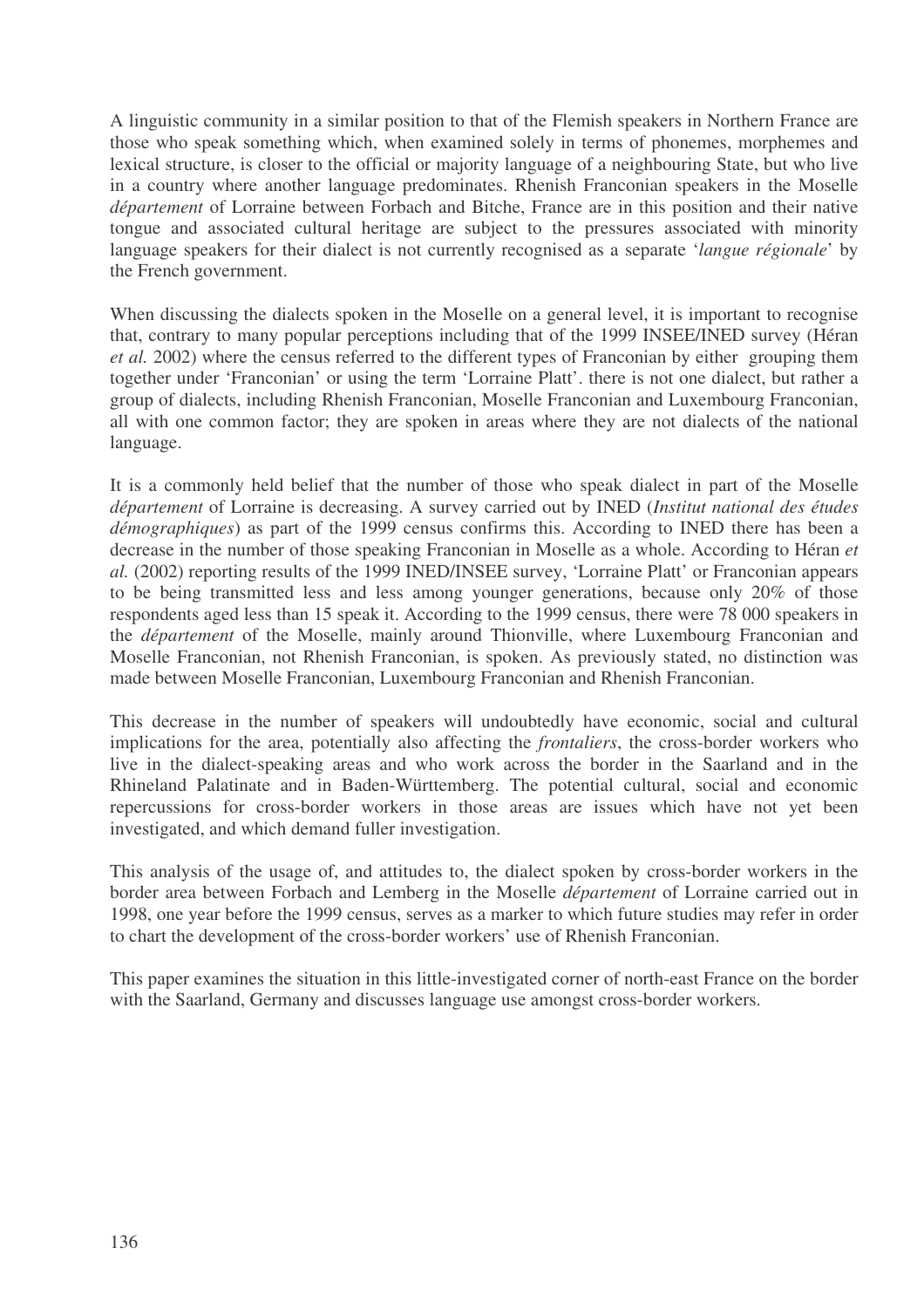**Fig 1 Area under investigation (linguistic)**



Excerpt from Linguistic Map of Alsace-Lorraine published in *Notre avenir est bilingue. Zweisprachig unsere Zukunft* (Strasbourg: René Schickele Kreis, 1968) Map adapted by author. According to European Treaty No. 78 (1972), the European definition of a cross-border (or frontier) worker is as follows:

Le terme "travailleur frontalier" désigne un travailleur salarié qui est occupé sur le territoire d'une Partie contractante où il retourne en principe chaque jour ou au moins une fois par semaine; toutefois,

*i)* dans les rapports entre la France et les Parties contractantes limitrophes, pour être considéré comme travailleur frontalier, l'intéressé doit être occupé et résider dans une zone dont la profondeur n'excède pas, en principe, vingt kilomètres de part et d'autre de la frontière commune;

*ii)* le travailleur frontalier occupé sur le territoire d'une Partie contractante par une entreprise dont il relève normalement, qui est détaché par cette entreprise hors de la zone frontalière, soit sur le territoire de la même Partie, soit sur le territoire d'une autre Partie contractante, pour une durée probable n'excédent pas quatre mois, conserve la qualité de frontalier pendant la période de son détachement, dans la limite de quatre mois.

Throughout this paper, there are essentially three viewpoints which must be borne in mind to allow for an unbiased view of the linguistic situation occurring in the Moselle region:

a) the German linguistic viewpoint, which states that Rhenish Franconian is a German (rather than Germanic) dialect

b) the French political viewpoint which first listed '*Alsacien-Mosellan*' in the Poignant Report (1998) and both '*Lorrain*' and '*dialecte allemand d'Alsace et de Moselle*' in the Cerquiglini Report (1999) yet did not mention the term 'Franconian' until 2002 and

c) the regional politico-ideological viewpoint which states that the Rhenish Franconian is Germanic, not German.

# **The socio-political situation**

It is interesting to note from the outset that in France, the French language is defined as a symbol of a country's national unity. As Judge (2000) states, Article Two of the French Constitution reads '*La langue de la République est le français*', and though this was originally the result of a debate around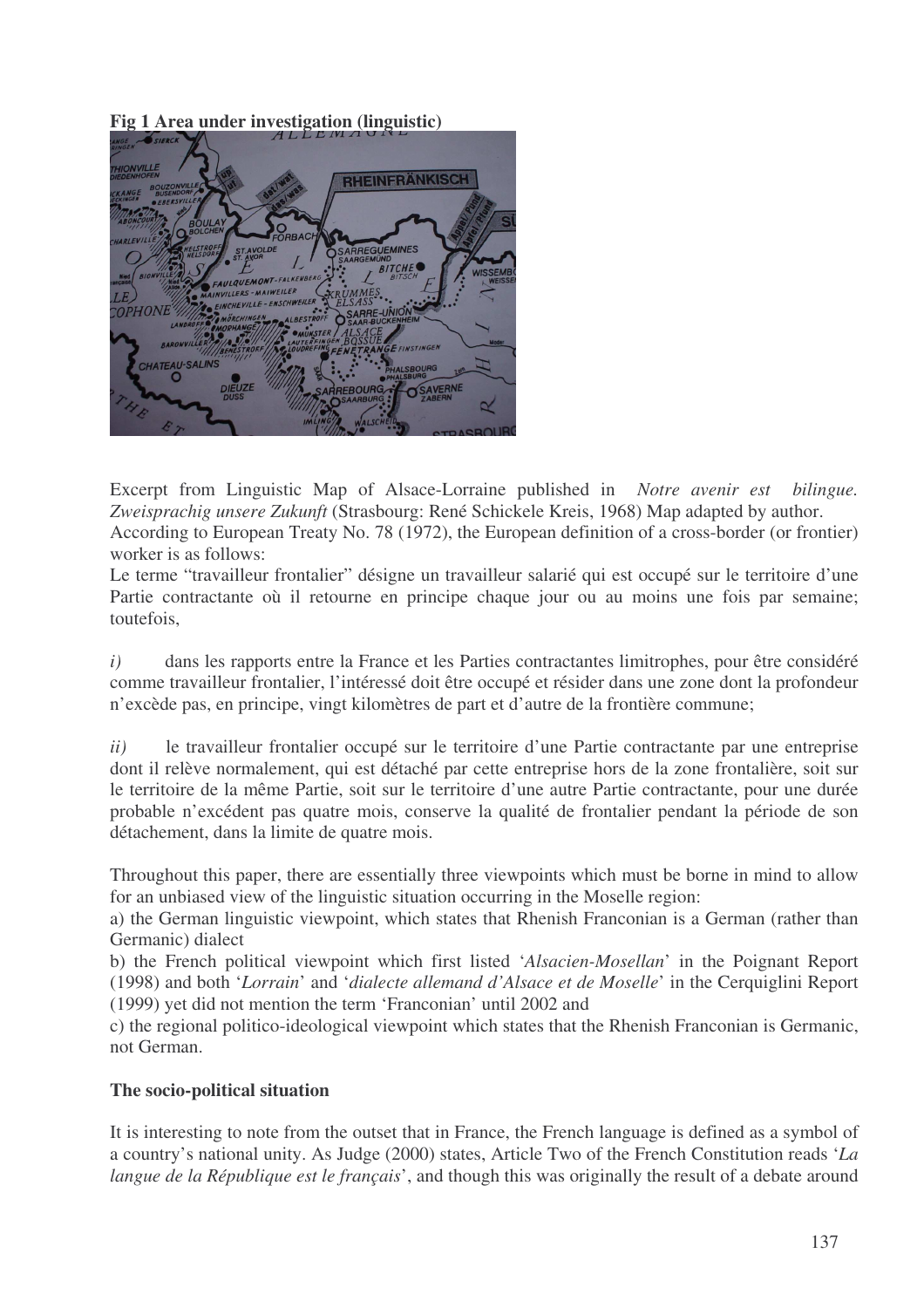the anglicisation of the French language, it is interesting to note that the *Assemblée Nationale* now uses a different argument when discussing any amendment to the said Article, namely the threat to the unity of France. When the Rhenish Franconian dialect spoken in the Moselle *département* of Lorraine is considered in the light of these observations, it is clear to see that tensions may arise.

Though the linguistic situation apparent in the Moselle *département* of Lorraine is by no means unique in France, nor in Europe as a whole, it is also interesting to note that the Rhenish Franconian dialect spoken in Moselle has up to now rarely been considered in its own right. In most of the literature hitherto consulted, it is referred to both linguistically and geopolitically as 'Alsacien', 'Alsacien-Mosellan', 'dialecte allemande d'Alsace et de Moselle' or 'Lorrain'. Moreover, Rhenish Franconian does not appear in the following table on the vitality of minority languages in Europe. (Pooley 2000:132)

| capaci<br>Category  |                      |                    | Number of speake Number of speake |
|---------------------|----------------------|--------------------|-----------------------------------|
| for reproductivi    |                      | Nelde et al (1996) | cited in Ball (1997)              |
| on Scale A to E     |                      |                    | percentage                        |
| (Nelde et al, 1996) |                      |                    | population                        |
| Category A*         | Catalan (Catalonia)  | 4,065,000          |                                   |
|                     | Luxembourgish        | 350,000            |                                   |
| <b>Category B</b>   | Alsacien             | 1,800,000          | $1,000,000$ $(62\%)$              |
|                     | Basque (Spain)       | 544,000            |                                   |
| <b>Category C</b>   | Catalan (Roussillon) | 150,000            | 200,000 (56%)                     |
|                     | Frisian (NL)         | 400,000            |                                   |
| <b>Category D</b>   | Basque (France)      | 86,000             | 90,000 (39%)                      |
|                     | Corsican             | 125,000            | 150,000 (60%)                     |
|                     | Occitan              | 2,100,000          | 1,500,000 (12%)                   |
|                     | <b>Breton</b>        | 180-250,000        | 600,000 (40%)                     |
|                     | Occitan (Italy)      | 35-80,000          |                                   |
| <b>Category E</b>   | Irish (UK)           | 142,000            |                                   |
|                     | Flemish 20-40,000    | 100,000 (29%)      |                                   |
|                     | Berber 25.000        |                    |                                   |
|                     | Cornish 1,000        |                    |                                   |

|  |  |  | Fig. 2 Vitality of Minority Languages in Europe |  |  |
|--|--|--|-------------------------------------------------|--|--|
|--|--|--|-------------------------------------------------|--|--|

The table shows number of speakers and grouped ranking A-E for reproductive potential (Nelde et al. 1996) compared with Kloss and McConnell (1984), Kloss, McConnell and Verdoodt (1989), European Commission (1986) cited in Ball (1997) There is no mention of Franconian.

Pooley goes on to discuss other languages and cites Ball (1997) as stating that 200,000 people speak 'Frankish (Mosellan)'. It is unclear whether 'Frankish (Mosellan)' here should be taken to mean Moselle Franconian as distinct from Rhenish Franconian, in which case Rhenish Franconian is not mentioned or whether it signifies the three different types of Franconian spoken in the Moselle.

In the area of France under investigation, it will be seen that Rhenish Franconian dialect speakers appear to reserve their languages for different functions, dialect in the home, with friends and family, and French in public. This is similar to classic diglossia, but over time, as will be seen, Rhenish Franconian gives way to French. Children end up learning what is perceived as the high variety and leaving the low variety behind. When investigating this part of France, where the native language and the national language are not one and the same, one must recognise the fact that the speakers of the dialect are members of an out-group, and that the native language they speak is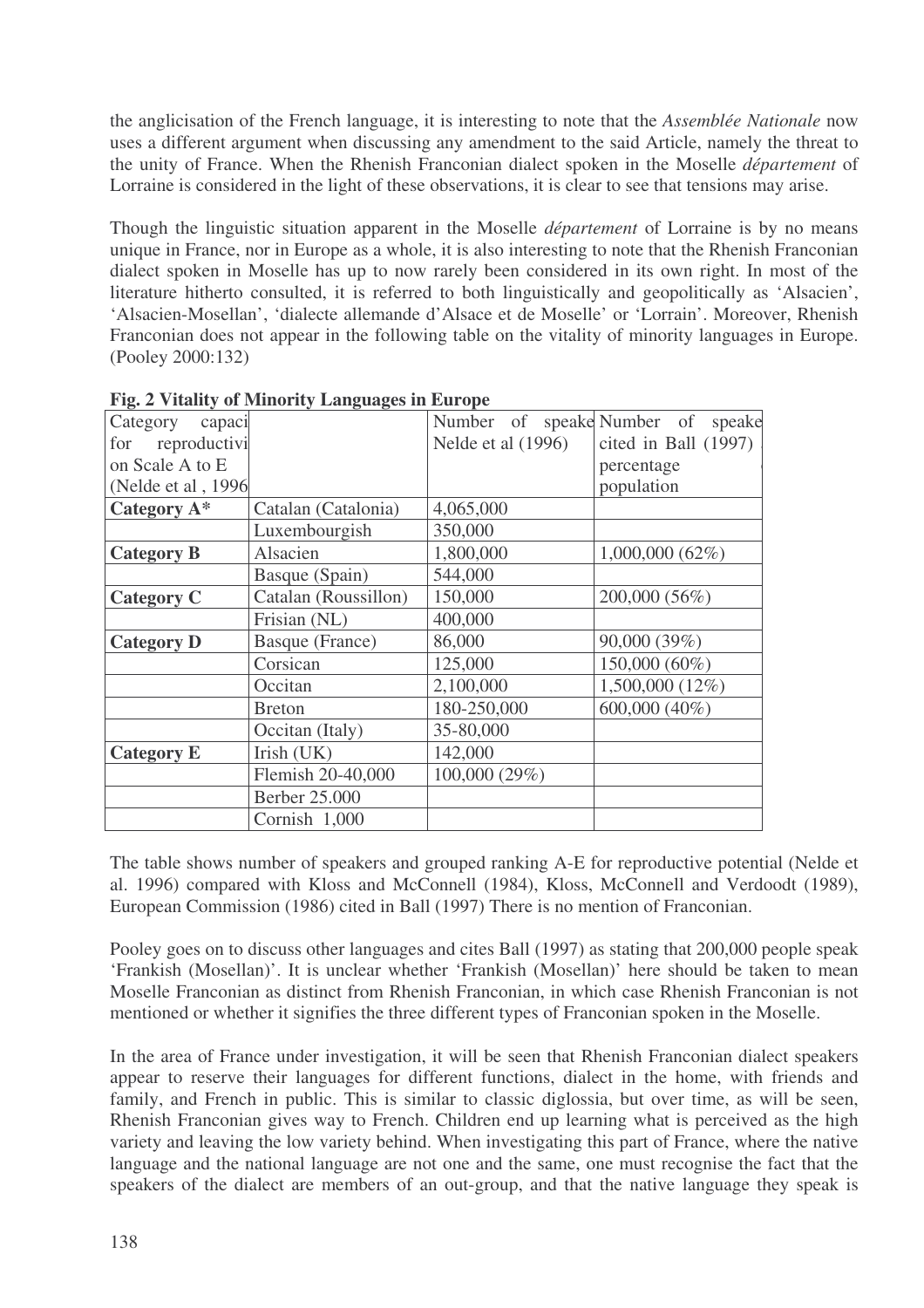spoken in isolation, with members of the linguistic in-group of the Moselle speaking French*.* The speakers are not German, and therefore do not have Standard German as the language of the linguistic in-group, unlike the *Saarländer* over the border. In addition, the strong views of the *Académie Française* with regard to the purity of the French language coupled with the second article of the French Constitution stating that the language of the Republic is French, have led to a fascinating linguistic situation.

For many, it would be unthinkable to do as the Moselle cross-border workers do, travel daily to another European country to work, dealing with a different language, different customs and a different political, social and cultural system. The Moselle cross-border workers appear to have a similar culture, identity to, and, currently, a means of communication with their counterparts on the other side of the political border which means that travelling to work over the border in the Saarland is a perfectly normal occurrence for them.

Though the Rhenish Franconian dialect spoken by the cross-border workers in question is linguistically a German dialect, or a dialect of German, the use of the word "German" when discussing a dialect spoken in France still has historical connotations which are sometimes somewhat unwelcome to the people of Moselle. Moreover, the Poignant report on the status of languages in France to the Prime Minister of France in July 1998, states

**L'alsacien-mosellan.** Cette formulation, qui présente l'intérêt de situer l'aire de diffusion de la langue en question, ne rend pas compte cependant de la répartition territoriale des variétés linguistiques en usage dans les académies de Strasbourg et de Nancy-Metz : l'alémanique et le francique.

Judge (2000) states that though it now appears to be French government policy to label both Alemannic and Franconian as local spoken variants of German, traditionally speakers in the Moselle region have preferred to give Franconian the regional labels of *Platt Lorrain, dialecte lorrain* or *dialecte germanique* rather than the label 'German' for obvious historical reasons. It is however clear, historically speaking, that Rhenish Franconian has been spoken in the area that is now the Moselle *département* since the Fifth Century. As this is after the Upper Germanic sound shift took place it can be said that Rhenish Franconian is a Middle West Germanic dialect, belonging to the Germanic dialect family, but not a direct descendant of Proto-Germanic.

There are few up-to-date statistical studies on the use of Rhenish Franconian dialect and what little has been written about the decline of the Rhenish Franconian dialect in the Moselle *département* of Lorraine such as work by Laumesfeld (1996) and, on a more prolific scale, about Alemannic in Alsace is often subject to regional bias. Previous studies on Alsace-Lorraine, concentrate almost exclusively on the dialect situation in Alsace and point to a definite shift from the use of dialect to the use of French. Vassberg (1993), echoing Tabouret-Keller (1985) states that many additional field studies are necessary in order to arrive at a more accurate overview of how the dialect situation is developing. Tabouret-Keller states that the existing studies, whilst clearly indicating the fate of the dialect, are too few in number to allow researchers to come to definite conclusions and make assertions based on them and calls for more empirical evidence to broaden the understanding of the complex dynamics of language change in Alsace and Lorraine.

This lack of evidence is far more apparent in Moselle for the following reasons. In Moselle, there is a lack of official written forms of any of the Franconian dialects, whereas in Alsace there is a standardised orthography of Alemannic. To rectify this situation, on May 15<sup>th</sup> 2004, Albert Hudlett of the University of Mulhouse, Alsace and around forty dialect speakers had their first meeting in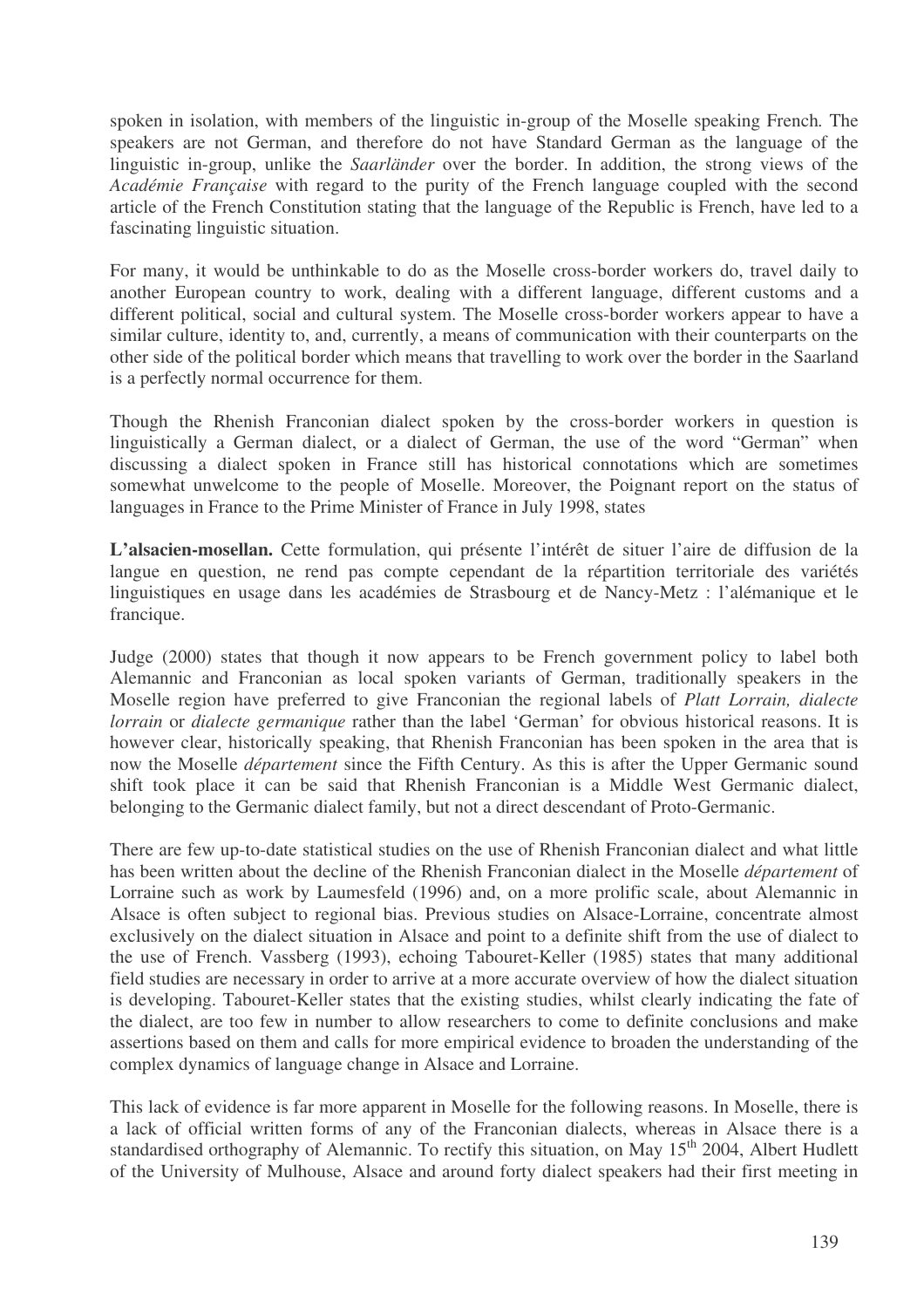Saint-Avold, Moselle, to attempt to set down a charter for the harmonisation of the orthographies of the different Franconian dialects. The aim of the meeting was to agree the principle of a standard form of orthography from Moselle Franconian speaking Thionville to Rhenish Franconian speaking Bitche with the intention of presenting it to the French Ministry of Education.

In Moselle, there is also an absence of large dialect-speaking towns. Unlike in Alsace, where Strasbourg, Colmar and Mulhouse still have a significant proportion of dialect-speakers, in Lorraine, Metz and Nancy are almost exclusively French-speaking. In Alsace, Duée (2002) carried out a study which showed the apathy of the younger generations to the dialect, however no comprehensive research has been done in Moselle with the exception of a general survey linked to the March 1999 census entitled "Family History Survey" which resulted in a paper by Héran *et al.*  $(2002)$  examining language transmission in France in the course of the  $20<sup>th</sup>$  Century in which, for the first time, *'Platt Lorrain'* figures in the list of languages as an entry in its own right.

The book edited by Treffers-Daller & Willemyns (2002) which brings together sociolinguistic analyses of language contact along the Romance-Germanic language border, shedding light on the variable and universal elements in language contact and shift does not, as is claimed, cover the whole range of the border, from French Flanders through to South Tyrol. Though there is comprehensive coverage of Flemish in the North of France, the Flemish-French language border in Belgium, language use and language contact in Brussels, German in Belgium with specific reference to linguistic variation from a contact linguistic point of view, Luxembourg, as a multilingual society on the Romance/Germanic language border, the book then jumps geographically to Alsace, before continuing its journey southwards examining the German-Romance language borders in Switzerland, and German and Italian in South Tyrol. There is no separate mention of either Moselle Franconian or Rhenish Franconian spoken in the Moselle *département* of Lorraine.

Though Lorraine has its own sense of cultural identity which is not as strong as that of Alsace, the situation in Lorraine mirrors that of the rather better known Alsace region to some extent. According to Simmer (1995) the roots of the dialect in the current Moselle *département* of France can be traced back to the Fifth Century and the events of the past 250 years have defined the dialect speaking area of Moselle, Lorraine. The current political borders of the Moselle are recent and the *département* is divided into two by a linguistic border. This linguistic border coupled with the factor that there is no large dialect-speaking town sets the Moselle apart from the two *départements* (Bas-Rhin and Haut-Rhin) of Alsace and makes it unique. The Moselle dialect-speaking towns of Thionville and Forbach both lie in an area rich in natural mineral resources. Forbach lies in the coal basin, Sarreguemines is the home of the pottery industry and Bitche is not only a rich area of natural resources, but also had a good income from the crystal works, thus making the area under investigation part of an economically very sought after, and fought over, area. The recent crises in the coal and steel industries have, however, had a profound economic effect on the area leading to an increased number of people from the area under investigation seeking their fortune across the border in the Saarland.

# **Linguistic identity and geographic situation**

With regard as to whether the linguistic community under investigation in this part of the Moselle *département* of Lorraine is bilingual or diglossic, Ferguson (1959:325-340) states that 'Diglossia is a relatively stable language situation in which, in addition to the primary dialects of the language (which may include a standard or regional standards), there is a very divergent, highly codified (often grammatically more complex) superposed variety, the vehicle of a large and respected body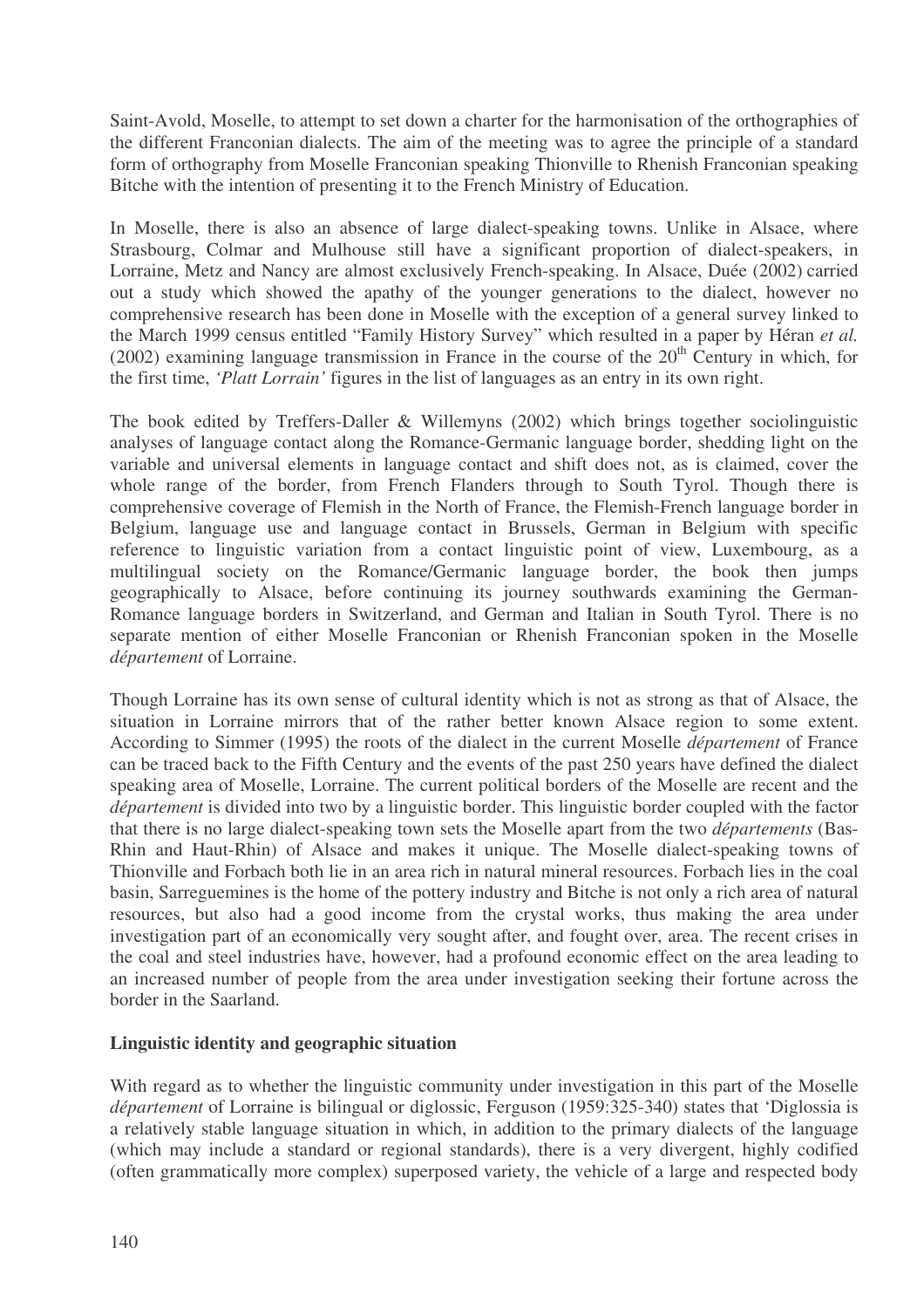of written literature, either of an earlier period or in another speech community, which is learned largely by formal education and is used for most written and formal spoken purposes but is not used by any section of the community for ordinary conversation'. Ferguson's definition states that in order for a linguistic community to be described as diglossic then there must be the side-by-side existence of two structurally and historically related language varieties (a High variety and a Low variety, referred to as H and L) throughout a community, each of which has a distinct role. Contrary to Ferguson, Fishman (1967:29-38) hypothesised that diglossia could occur in any situation where two language varieties, even unrelated ones, are used in functionally distinct ways. Though Hudson(1996) pointed out that Fishman's reformulation of the concept of diglossia is problematic, because the direction of language evolution in a classic diglossic situation is opposite to that apparent in the case of widespread bilingualism it is clear that when instances of languages in contact are considered, where, unlike Ferguson's theory, the contact in question is not between two varieties L and H of the same language but two different languages, then Fishman's language evolution theory (L/H Æ H) holds true. In almost all situations of societal bilingualism, the L language loses ground to the H language which is usually spoken by those in economic and political power. Pooley (2000:142-143), discussing regional languages in France states that Ferguson's view of diglossia as being stable is a rare exception as most cases of societal bi- or multilingualism show considerable instability and more open manifestations of tensions and individual speaker choice in the face of perceived norms. Pooley also rejects Fishman's perspective of diglossia as a social phenomenon and bilingualism as a psycholinguistic issue. He reasons that 'bilinguals need the communicative competence to know when to use the varieties at their disposal appropriately'.

Rhenish Franconian currently enjoys little of the prestige of the French language, nor of the Standard German language. As Jan Goosens (1977:51) states,

Will man die germanischen Dialekte dieser Randgebiete "deutsch" nennen, so kann man das auch nicht ausschließlich auf Grund der Feststellung, dass sie eine gewisse Ähnlichkeit mit der deutschen Hochsprache aufweisen, die es ermöglicht, sie mit Hilfe einer Anzahl von Regeln daraus abzuleiten. Das würde voraussetzen, dass eine Übereinstimmung zwischen zwei Sprachsystemen a und b genügte, das eine (a) als zum anderen (b) gehörig zu betrachten, ohne dass dieses Verhältnis umgekehrt werden könnte.

If, as Goosens quotes Francescato (1965) as saying, "Dialects do not belong to a language, they 'are' a language", then it could be argued that they can be considered German dialects if German is the language normally used alongside the dialect, thereby fulfilling the sociological and political dimension. This is not the case in the Rhenish-Franconian dialect-speaking part of the Moselle, where French is the national language. Russ (1994) states that spoken language is multifaceted, and that there may also be the question, albeit unspoken, of the status of participants in any dialogue. For instance they may be equal, as in a dialogue between friends, or one may be in the role of authority, for example, someone asking a question or making a transaction at an government office. This may affect the use of not only the register of language, but also the (sub)conscious decision of whether to use standard speech or dialect. In this paper, Russ' observations are substantiated, but it must be noted from the outset that where switching between languages occurs in the home of the cross-border workers, it is between French and Rhenish Franconian. Over the border at work in the Saarland, between standard German with those in authority and Rhenish Franconian or French with cross-border colleagues.

### **Geographical area under investigation**

From the following map it can be seen that the Forbach,Sarreguemines, Volmunster, Bitche area of the Moselle département of France are within easy commuting distance of the Saarland.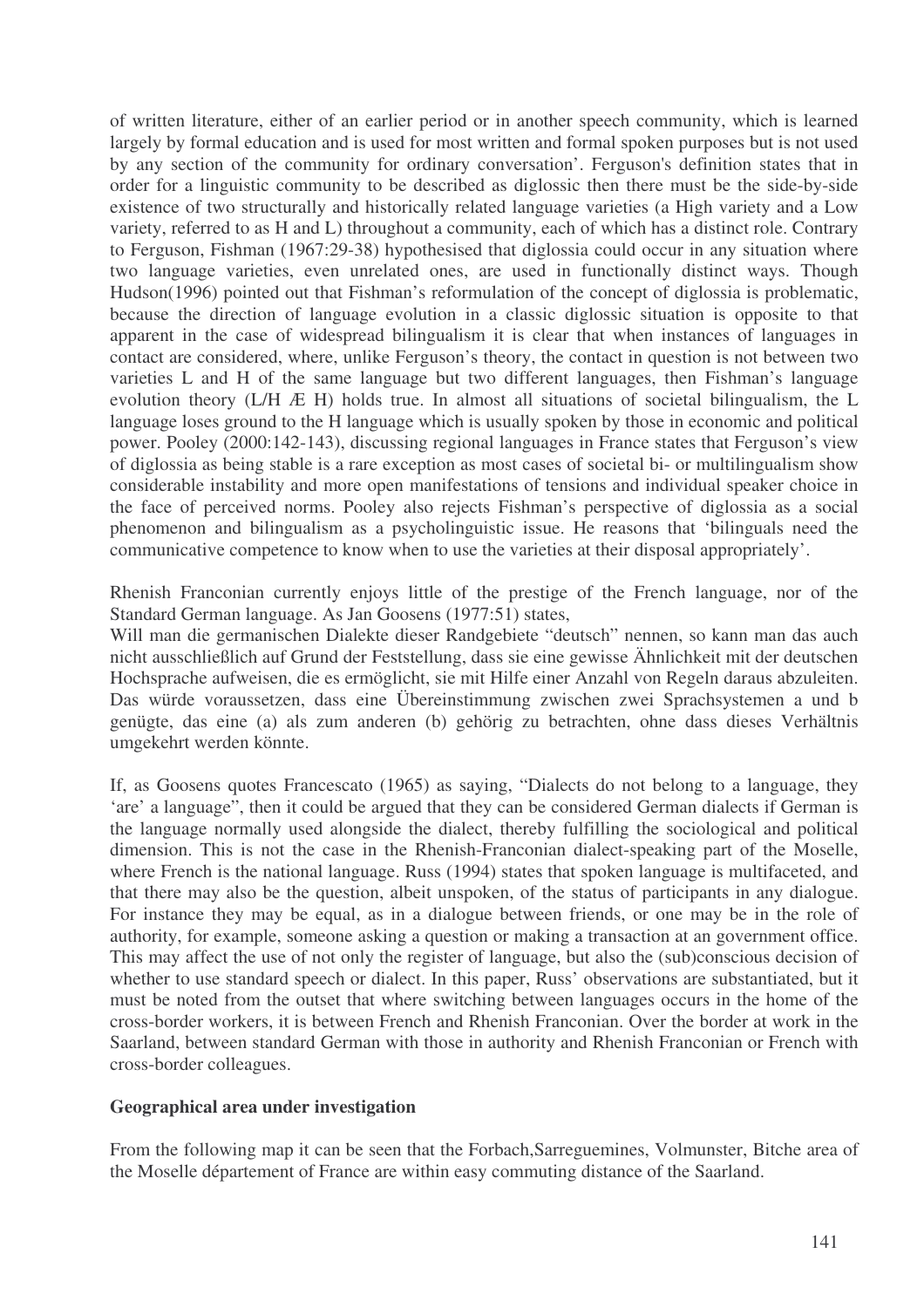**Fig 3**



According to private correspondence with the cross-border workers' association '*Association des frontaliers Moselle-Est'* based in Sarreguemines, the most common destination for cross-border workers from the Sarreguemines area working in the Saarland is the Saarpfalzkreis and its main town, Homburg.

According to statistics published by INSEE in late 1999, the number of cross-border workers increased as illustrated in the following table during the eight years before the survey was carried out.

| The Thrownight of Borraine eross soraer workers |        |        |            |           |                     |  |  |  |  |
|-------------------------------------------------|--------|--------|------------|-----------|---------------------|--|--|--|--|
| Division of                                     |        |        |            | Increase  | Increase            |  |  |  |  |
| cross-border worke 1990                         |        | 1998   | 1999 $(e)$ | 1990-1999 | 1998-1999           |  |  |  |  |
| into                                            |        |        |            |           |                     |  |  |  |  |
| place of work                                   |        |        |            |           |                     |  |  |  |  |
| Luxembourg                                      | 14,350 | 35,100 | 38,900     | $+24,550$ | $+3,800$            |  |  |  |  |
| Germany                                         | 15,300 | 22,400 | 22,900     | $+7,600$  | 500<br>$\mathrm{+}$ |  |  |  |  |
| Belgium                                         | 1,350  | 2,800  | 2,800      | $+ 1,450$ |                     |  |  |  |  |
|                                                 |        |        |            |           |                     |  |  |  |  |
| Total                                           | 31,000 | 60,300 | 64,600     | $+33,600$ | $+4,300$            |  |  |  |  |

**Fig. 4 Movement of Lorraine cross-border workers**

(e) Estimated figures drawn from INSEE, Arbeitsamt, Sécurité Sociale Luxembourgeoise, INAMI Belge, CPAM

From the previous table, it can be seen that whilst in 1990, there were 950 more Lorraine crossborder workers employed in Germany than in Luxembourg, the figures for 1998, the year the author conducted the survey, show that there were 12,700 more Lorraine cross-border workers employed in Luxembourg than in Germany. Whilst the total number of cross-border workers employed in Luxembourg had nearly doubled (from 31,000 to 60,300) in the period from 1990 to 1998, the number of those employed in Germany had only increased by 7,100 in that period. Whilst the number of cross-border workers had doubled in the space of nine years, the different employment areas in Lorraine benefited to different degrees from this increase. The increase in the number of cross-border workers finding employment benefited the Moselle by 73% for two reasons. The first is the length of the border, stretching from Thionville in the north of the area to Bitche in the south. This border makes up 80% of the Lorraine border. The second is the development of the flow of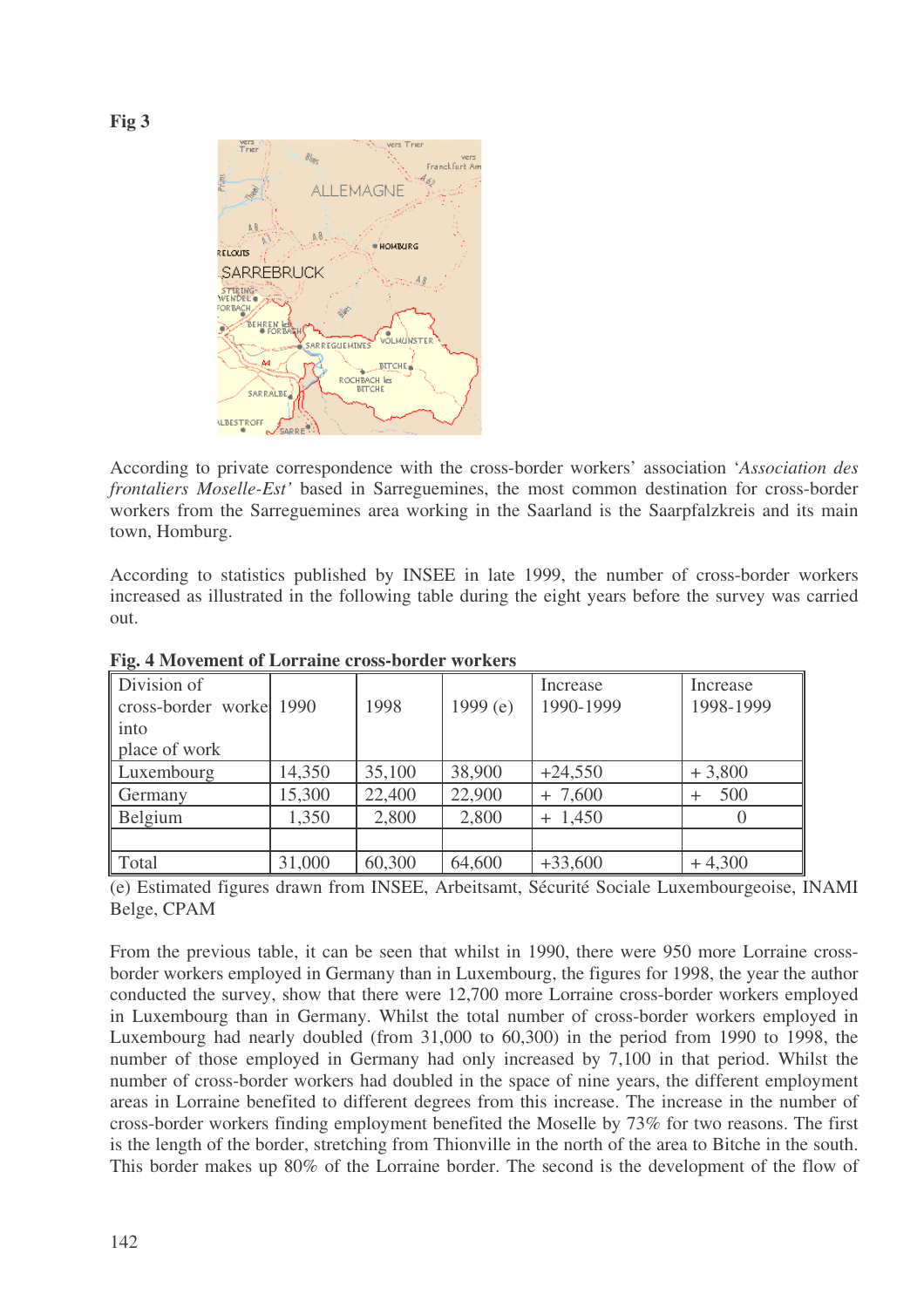cross-border workers. In 1999 the area from which the cross-border workers were prepared to travel to Luxembourg increased in size southward. In comparison to the Moselle, the *département* of Meurthe-et-Moselle hardly benefited from the increase in the number of cross-border workers at all, due to its geographical location.

According to figures for 2000, published in September 2001 jointly by the five offices responsible for statistics in the cross-border region, the current total number of cross-border workers working in the Saarland and living in Moselle has then reached 24,638. Though this is an increase compared to the published figures for 1998, it is far smaller than the increase in the number of cross-border workers commuting to work in Luxembourg in 2000, (46,430). According to statistics published in 2003 by the Statistisches Landesamt Rheinland-Pfalz, from 2000 to 2001, the number of crossborder workers from the Lorraine crossing into the Saarland to work increased modestly, from 24,638 to 25,900. The number travelling to Luxembourg once again increased by a higher percentage, from 46,430 to 52,000 as can be seen on the following map.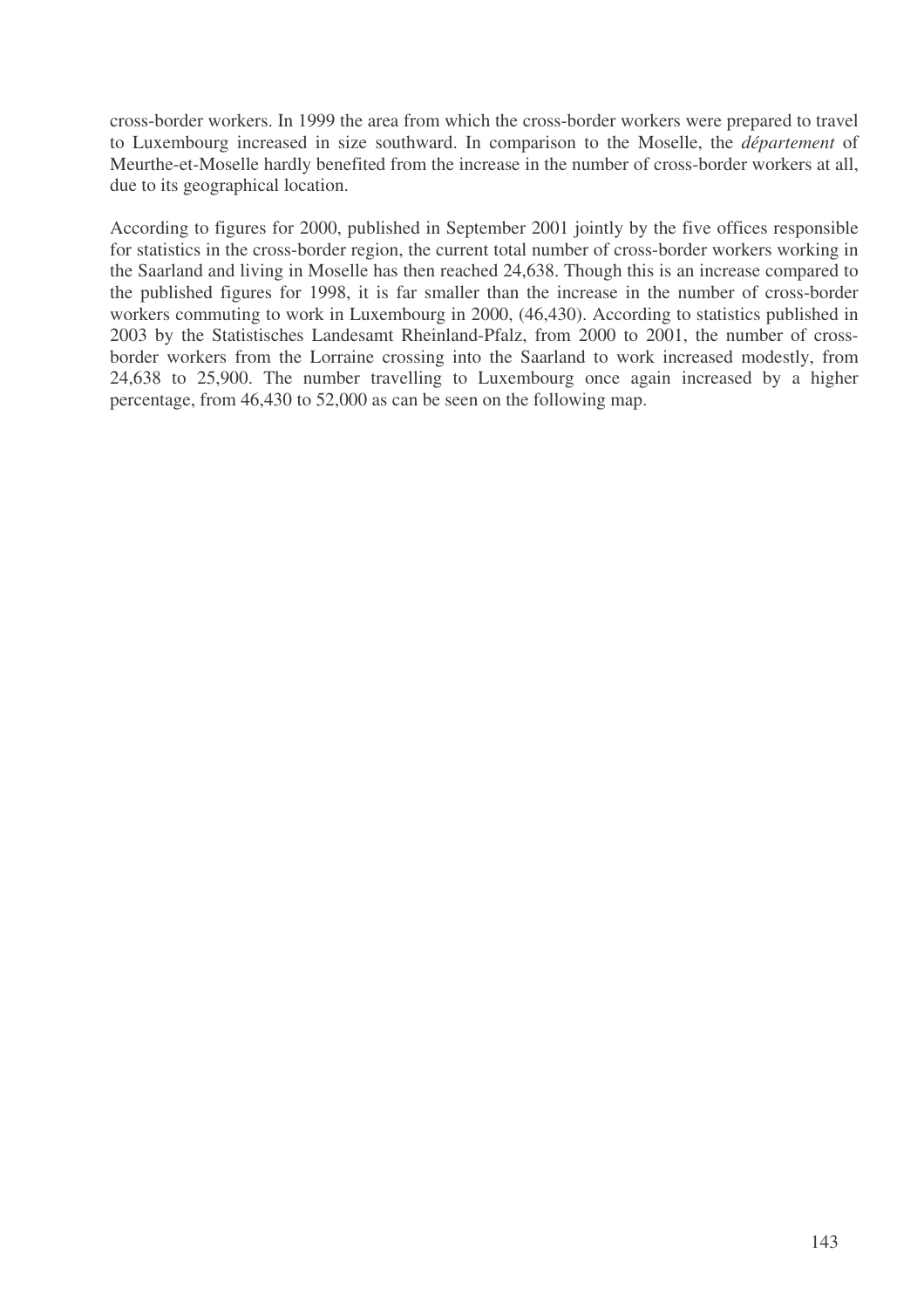

# **Fig. 5 Cross-border workers movement 2001**

Given the state of unemployment in the Moselle, it is important to note that many cross-border workers have been able to find work in large companies in the Saarpfalzkreis, such as Bosch, Michelin, Schaeffler, due, in part, to the fact that they speak the Rhenish Franconian dialect. The third favourite destination for all Lorraine cross-border workers, but the most popular destination for the Moselle cross-border workers under investigation, is the Saarpfalzkreis, which attracted approximately 2700 cross-border workers according to a 1999 INSEE report. The cross-border workers working in the Saarpfalzkreis are mainly employed in industry and more particularly in metalwork (Bosch, Schaeffler, Krupp-Gerlach) or in the production of tyres (Michelin). This industrial specificity explains why the area under investigation appeals to more male than female cross-border workers.

**<sup>3</sup> Statistisches Landesamt Rheinland-Pfalz**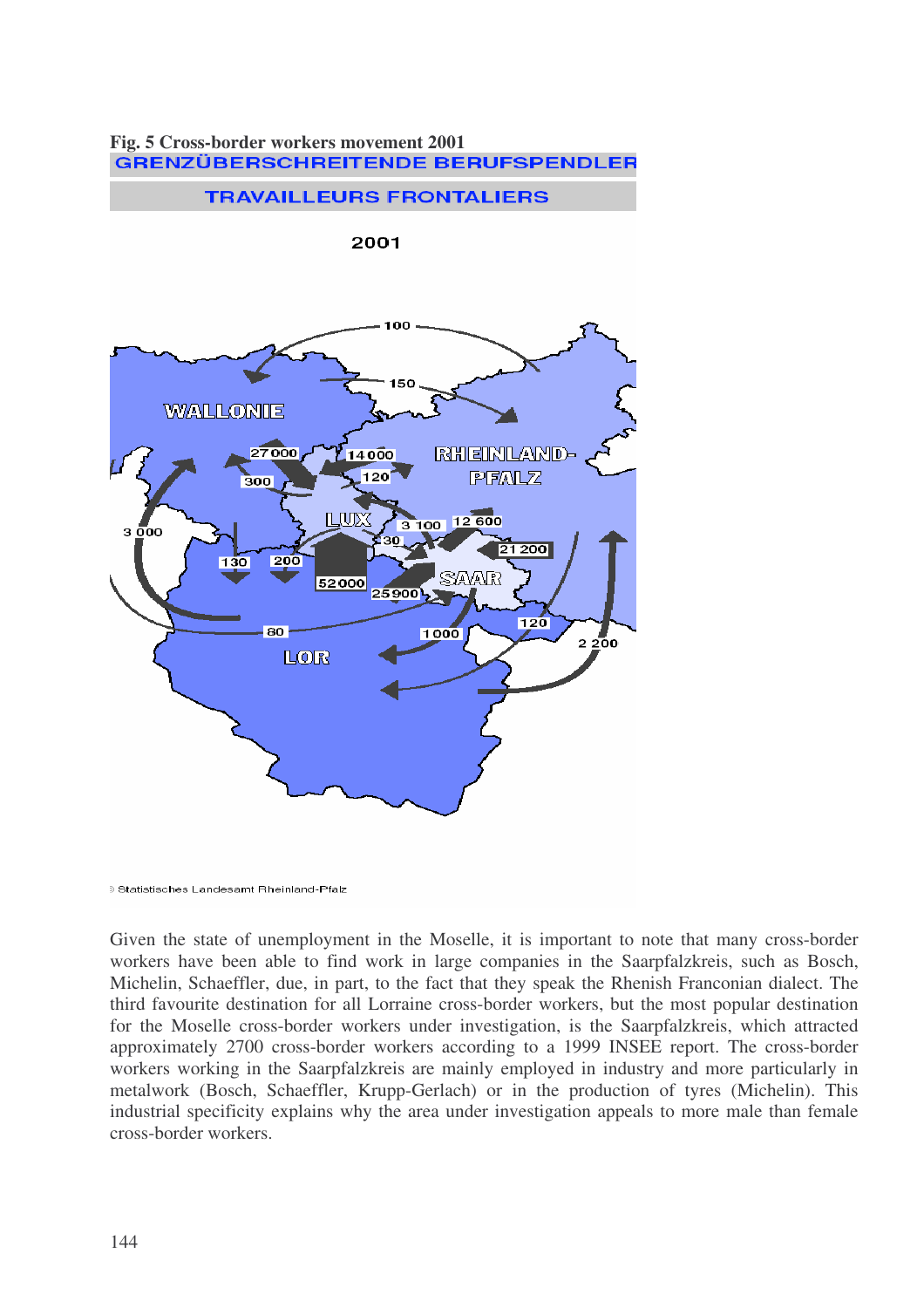The reasons for choosing to look at the dialect spoken in Moselle are outlined in the introduction to this paper. For practical reasons, it was decided that the research would focus on the current linguistic situation of the cross-border workers in the area between Forbach and Lemberg working across the border in the Saarpfalzkreis. Compared to other groups of dialect-speakers, the group chosen was homogenous, compact and more accessible to the author than other groups of dialect speakers. The group chosen is representative of cross-border workers in the area, and the results provide a picture of their language use and attitudes towards the languages they use. It was decided to target this group, as they are the people who potentially need the Rhenish Franconian dialect most of all. In theory, they use it as a working language, as a means of communicating, not only with their families but also with their employers and fellow-workers across the border in the Saarland. It must be stated at this point that the views of the subgroup chosen may not be representative of dialect speakers in the Moselle in general, as it was expected that the dialect would be more richly maintained by the cross-border workers than by other groups. It is however clear that the subgroup is representative of those cross-border workers who go to Germany, and who need to use dialect as a working language.

The official statistics for 1998 indicate that the number of cross-border workers living in the area under investigation and working over the border in the Saarpfalzkreis is 2500. Estimates from the "*Association des Frontaliers Moselle-Est*", the cross-border workers' association based in Sarreguemines, put the total number of those working in the Saarpfalzkreis at about 2800, a figure which may include some of those working under the then DM630 rule ( $\epsilon$ 315) and thus not part of the target group.

Like Schorr (1998), the author relied on the self-assessment of the cross-border workers surveyed. In contrast to Schorr's approach however, the author decided to implement delivery/collection questionnaires in order to increase the sample size, to choose a larger quota sample, according to age and gender breakdown, from a much smaller geographical area in order to increase the robustness of the sample data. The advantage of the delivery/collection questionnaire over a postal survey was that the author had easier access to the respondents. The questionnaire research focused solely on cross-border workers, most of whom are bilingual dialect/French speakers. Since the research chooses to sample the dialect usage and attitudes of cross-border workers, working in Germany, only those respondents who stated that they could understand French were asked to fill out the questionnaires. The sample of respondents chosen was representative of Moselle crossborder workers from this area working in the Saarpfalzkreis. All of the respondents live in the areas of Sarreguemines, Bitche and Saaralbe with many living in villages such as Lemberg and Montbronn. The general profile of the respondents surveyed corresponds to the average profile of the cross-border worker provided to the author by the *Association des frontaliers Moselle Est* in Sarreguemines. The questionnaire developed for this research was patterned on those used in previous language use and language attitude surveys by Jon Amastae (1978), Wolfgang Ladin (1982), and Liliane Vassberg (1993) and was revised once in the light of comments from the Personnel Directors during the semi-structured interviews and again in the light of a pilot survey. All questionnaires were in French and consisted of questions where the respondent had to give a numerical answer, depending on his or her response.

What follows is a brief summary of some of the research findings based on delivery/collection survey response data from 120 respondents, each of whom answered sixty-nine questions on their language use and twenty-three questions on their attitudes to Rhenish Franconian. The results which follow examine what the respondents themselves report is happening. The author does not attempt to answer the question "Why is this happening?" in great detail , for unlike anthropological research, such survey data does not usually provide information about cultural values and it is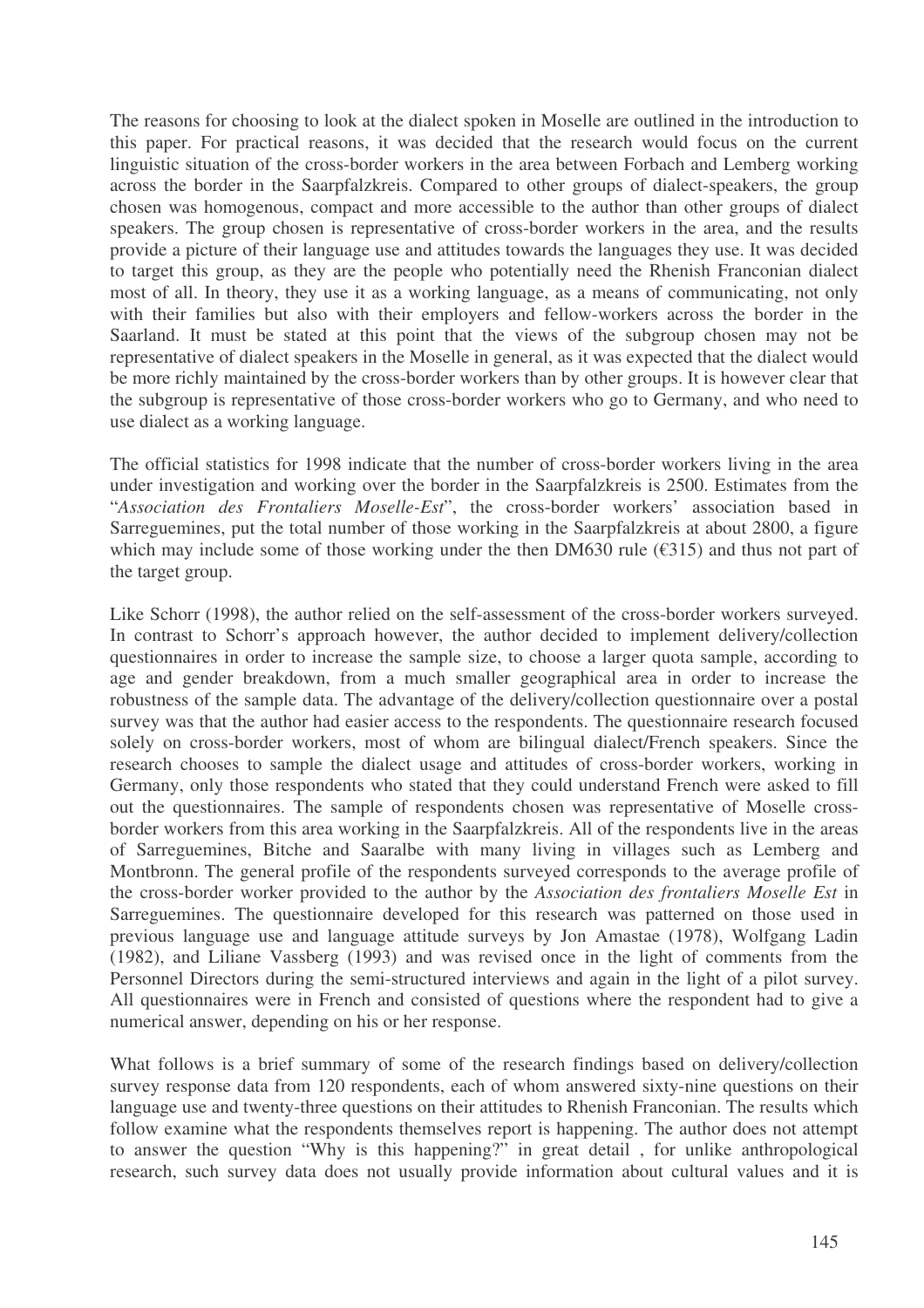therefore necessary to take into account other measurable causes such as migration, urbanisation, or economic shifts which are outside the remit of this research.

# **General findings**

One comment encapsulated the views:

Moi, je suis frontalier et je comprends le Platt, mon père l'était et il parlait le Platt, mais mon fils…lui il ne parle pas le Platt, alors je ne sais pas…il n'y a pas de boulot pour les jeunes ici alors il doit aller sur Metz pour en trouver.

The majority of the respondents were male, and, in the case of the older cross-border workers, generally left school after primary school. The younger cross-border workers generally started work after finishing secondary school and/or technical school. Most respondents were either dialectspeaking, or, as in the case of younger respondents, capable of understanding the dialect. One thirty-five year-old cross-border worker wrote the following unsolicited comment on the questionnaire regarding the implications of a breakdown in communication for the cross-border workers from Moselle unable to speak the dialect.

Il y aura une barrière, si cette barrière n'existe pas déjà. S'ils n'ont pas un moyen de compréhension avec les chefs, ils peuvent se faire exploiter. Ça peut être aussi un problème pour certains pour trouver un emploi en Sarre car il n'y aura pas de moyen de communication orale.'

The results of the survey showed some interesting trends. It was interesting to note, for example, that the findings of the survey correlated with those of other surveys done in Alsace, and that the younger the interlocutor was, the more likelihood there was that the respondents, though often perfectly capable of speaking dialect, would nevertheless speak French. This does not bode well for the future of the dialect, as the survey has shown that though the dialect is still spoken at home with grandparents, it is not spoken so frequently with partners, and less still with the respondents' children in the area under investigation. It is also important to note that sometimes the respondents' attitudes belie their behaviour. The following graph indicates what the current situation is with regard to the transmission of the dialect.



It can be seen from the above graph that where a total of less than 10 per cent of respondents generally or only use the dialect as a means of communication with their children, where the same cross-border workers were asked to state their feelings with regard to the transmission of the dialect,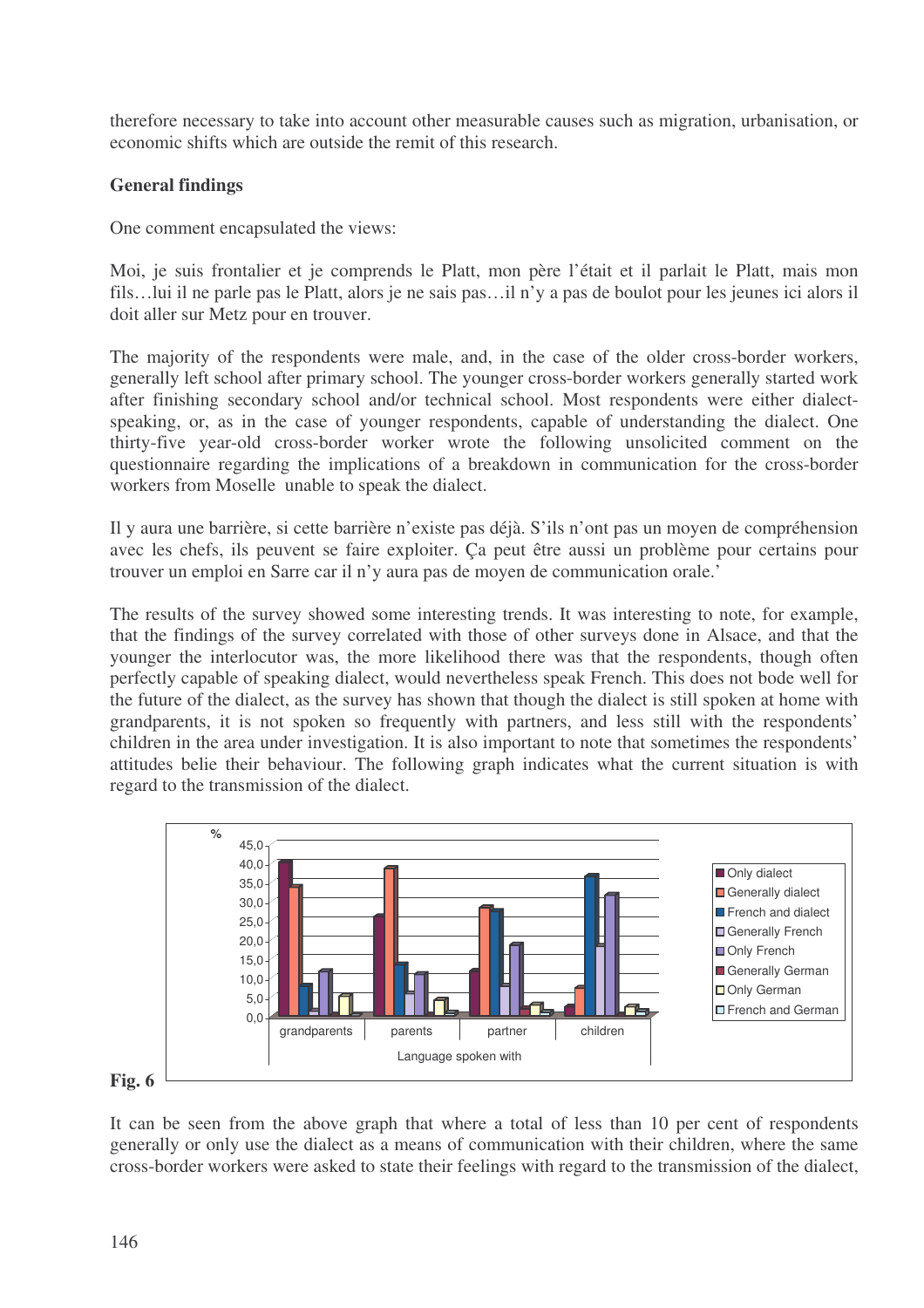58.3 per cent agreed completely and a further 26.6 per cent agreed with the statement that parents should teach dialect to their children.



General language use in the street mirrors that used at home, in the case of the incidence of dialect used with senior citizens and with children. The picture painted by the respondents' answers indicates that the younger generations do not have the same linguistic profile, and that the children of bilingual parents are being brought up monolingually, due to the prestige of the French language and the lack of support for, or interest in the dialect at the time of the survey. Again, this does not bode well for the future of the dialect. Moreover, any contact with the authorities, for example, the police, is mainly carried out in French. From the respondents' answers, it appears that the dialect is not as commonly used with children as with senior citizens.

In commerce, the language of preference is French, above all in large shops and with market traders. One reason for this is that the respondents are not necessarily aware of the linguistic profile of their interlocutor, and therefore often choose the language of communication most likely to be mutually understandable, French. It is interesting to note that when the respondent is aware of the linguistic profile of their interlocutor, such as when talking to a friend in the same situation, then there is a higher incidence of dialect use.

In other situations in Moselle outside work, the language spoken often depends on either the situation, the respondents' knowledge of the linguistic profile of the interlocutor or both. It is interesting to note once again, that the respondents' language use often changes depending on the situation they find themselves in. If they feel the need to use French, either because their interlocutor is using it, or because it carries more weight in a particular situation, then they will code-switch. In a bank or in a café, the respondent is more likely to use French than dialect with the bank teller or waiter. With friends in the same situation, the respondents tend to use more dialect. It is as if the dialect-speakers belong to an in-group, and the in-group only admits other members when it is sure that they belong to the group, i.e. that they are dialect-speakers.

Many interviewees bemoaned the current employment situation in and around Sarreguemines, but again, they did not appear to be concerned for the future of cross-border employment. One younger cross-border worker boasted of the fact he had obtained employment in the Saarland via a private employment agency although he did not speak dialect and only spoke schoolboy German. When asked how he communicated, he shrugged his shoulders and said that there were other cross-border workers who translated for him if necessary, but that it was not often necessary because others on his part of the production line were also cross-border workers, so he could speak to them in French. At work in the Saarland, the respondents identify with the in-group more than when they are in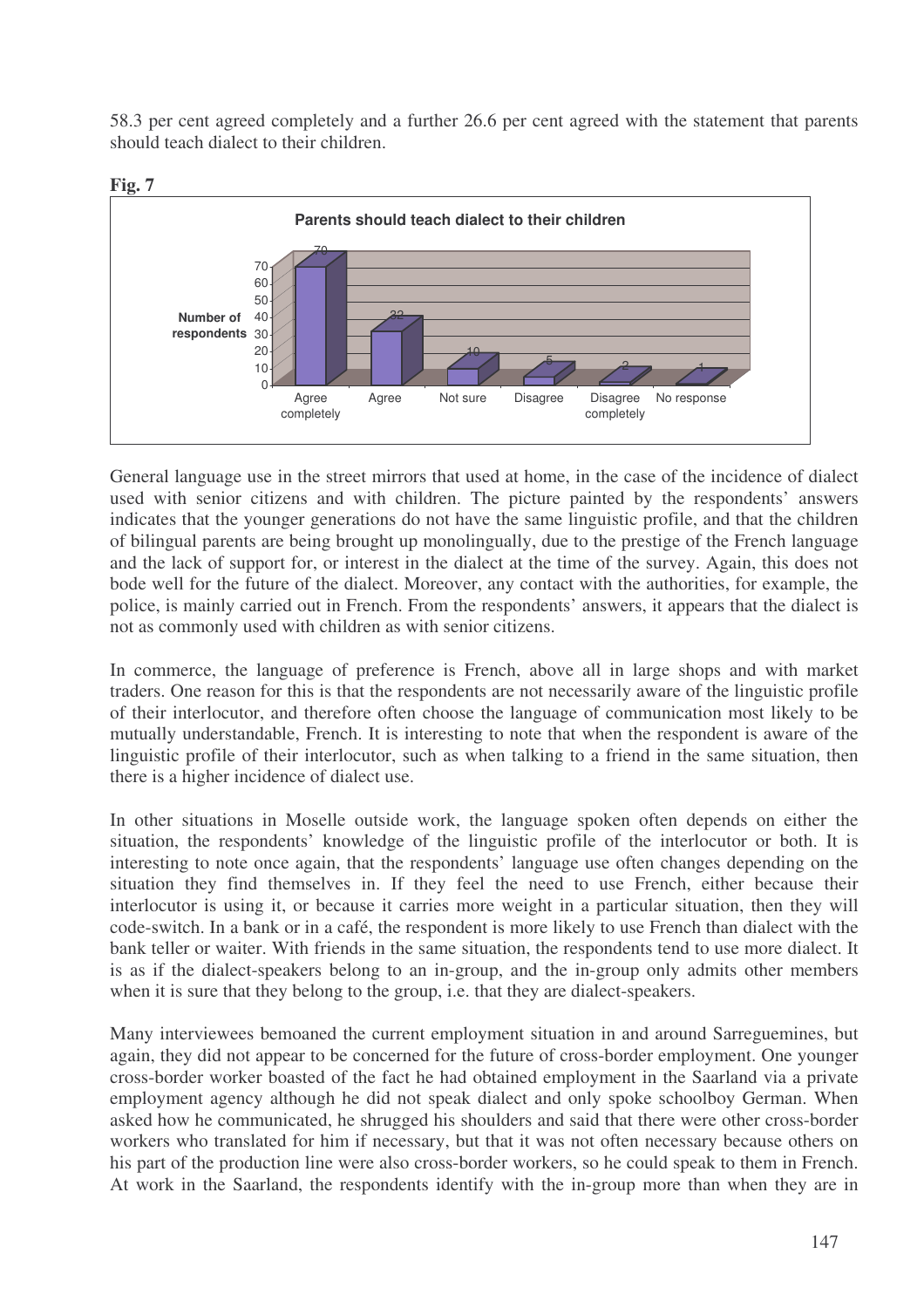Moselle . This becomes apparent when they respond that they speak German, rather than dialect in situations such as with superiors or with colleagues or employees, i.e. with those who consider the respondents to be their superiors. Despite the fact that the dialect of the Saarland and the dialect of the respondents are, in the main, mutually intelligible, the respondents make a distinction between what they speak with others from Moselle , the other members of the in-group, and what they speak with the Germans, the members of the out-group. Many of the dialect speakers appear to be as comfortable switching from dialect to German as from dialect to French.

When questions were asked with regard to specific subjects in such a way that it was clear that the interlocutor was a dialectophone, the main factor contributing to the decision whether to use French or dialect was the availability or lack of subject-specific vocabulary at the respondents' disposal. Where the subject matter was technical, and there were fewer dialect expressions, there was a greater tendency to use French. If the subject was one which the respondents had learnt about at school, such as religion, or one they had learnt about from the media, through the medium of French, such as politics, then there was a higher tendency to use French.

This confirms the views expressed by Hughes (1987) when considering the newspaper *France Journal*, which, though published in German, was geared to an ever ageing dialect-speaking readership. Though the newspaper published articles in German, they contained French vocabulary specific to their readership who read about "*der Maire*" "*die députés*", etc. Even then, the dialect speakers were reading French terms.

Generally, the respondents selected the television programmes they want to watch for reasons other than linguistic ones. They are as undiscerning when listening to the radio. Few mentioned the existence of the dialect radio station, Studio Bitche. Younger respondents chose to listen to French music stations, rather than the dialect radio station which broadcasts to the local area. Press reading habits varied, the younger respondents read newspapers in French, older respondents read either French or German, and several respondents mentioned the demise of the German language regional newspaper, *France Journal,* which had served the needs of those who speak dialect and could read German. These respondents now rely on the regional French language newspaper, *Le Républicain Lorrain,* for their news.

When asked about language use with a specific aim in mind, it became clear that in some cases there was no conscious decision to switch, and the switching which took place was often arbitrary. For some respondents, the use of French versus dialect became a use of French or dialect depending on the aim to be achieved. When being flattering, for example, respondents were more likely to use French, again because of the vocabulary, but potentially also because of the prestige of the language.

# **Conclusions and perspectives**

These survey findings go some way to illuminating a little-investigated corner of France where the national language and the native tongue are not always one and the same and give an insight into linguistic and cultural diversity amongst cross-border workers for whom the idea of mobility of the labour force and the situation of languages in contact are part of daily life.

The conclusions to be drawn from the history of the area prior to the last five years and the evidence presented in the survey results are bleak as it has been seen that dialects will begin to form whenever there is a barrier or other factor (economic, religious, political, etc.) isolating one group from another. If, as appears to be the case in the Rhenish Franconian speaking area, there is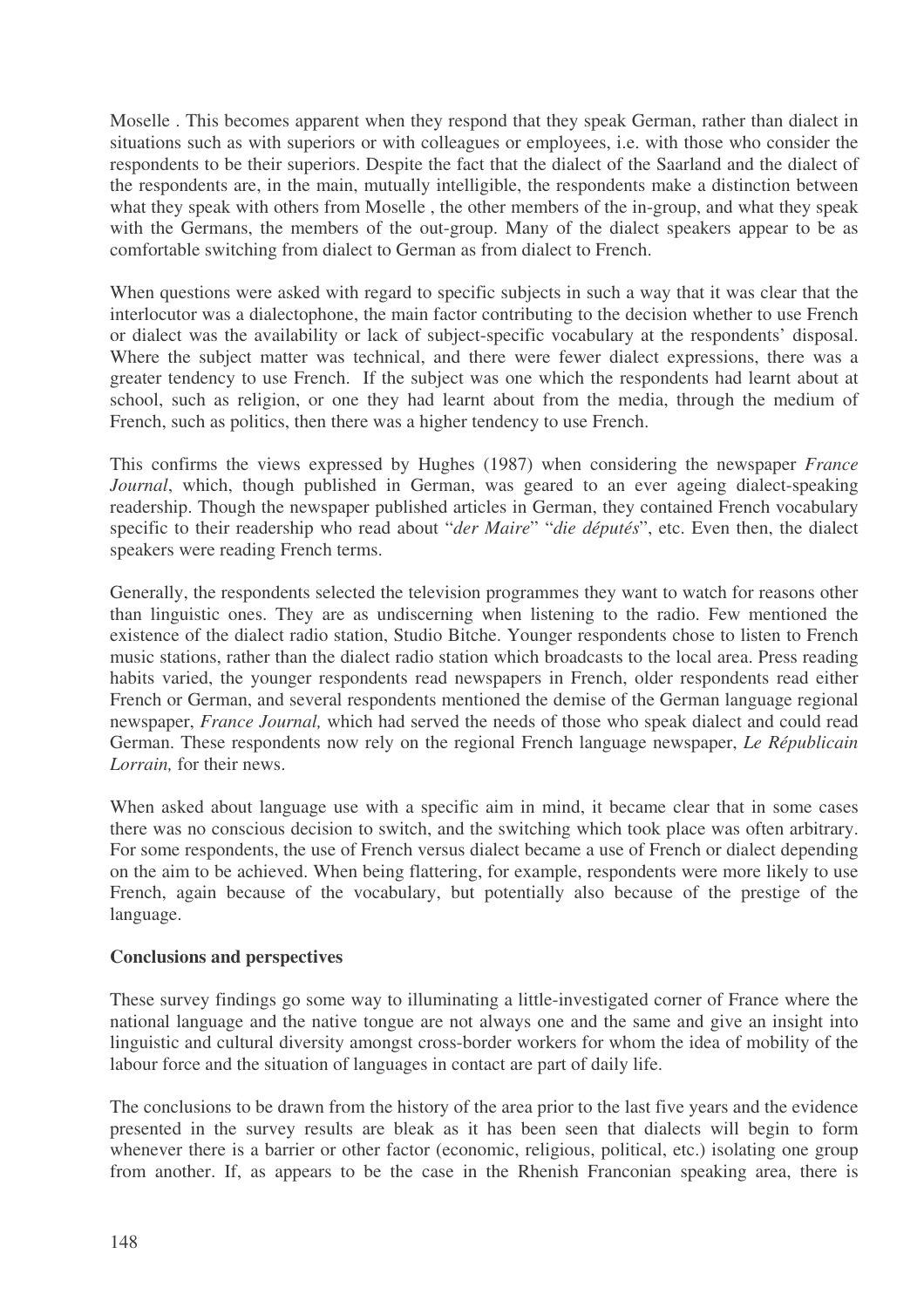evidence of the Rhenish Franconian-speaking group being in an inferior or weaker position than that of the French-speaking group then it is logical that French will predominate over time, providing there is little effort on the part of the Rhenish Franconian speakers to defend their language. Given the lack of support accorded to their dialect prior to the Cerquiglini Report of 1999 in which '*Lorrain*' was mentioned for the first time, it is understandable that the respondents do not find themselves in a stable diglossic situation, but rather in a situation of linguistic flux. Differences have arisen between the prestige and use of dialects in Alsace and in Lorraine, because the groups are developing their dialects separately with different levels of support. According to Henriette Walter writing in Blanchet et al (1999: 15-24) "The situation of Alsace is far stronger than that of Lorraine as regards its traditional language." Conversely, although dialects of the same language will merge and homogenise when brought into contact again, this is not likely to happen in Lorraine because the dialect and the national language are not similar and Rhenish Franconian dialect is now spoken, almost as a 'badge of honour' amongst middle-aged and older inhabitants of the Moselle region.

When a dialect spoken in an area is not a dialect of the national language, then the national language may eventually dominate if it is perceived by the population to be the 'more important' means of communication. A dialect can "convert" speakers of another dialect by being identified with a group of power or money, either because of the need to communicate with that group or in order to imitate it. Conversely, a dialect will lose speakers if the group it is identified with loses its prestige or if another (e.g. standard) dialect can be used to communicate with it. If a dialect attracts speakers because of its association with some group and manages to keep them for a sufficiently long time, then at some point the importance of the association wanes. If the prestige of the group falls after this point, that alone will not greatly affect the number of speakers given that the dialect is spoken as a dialect of the national language also spoken in the area.

Where, however, the dialect is not a dialect of the national language, and the national language is deemed to be of greater value or more important, then a situation such as that which is developing in Rhenish Franconian speaking Moselle will occur, where the dialect is superseded by French. As confirmed by the survey results, the younger generation are clearly not all capable of speaking the dialect of their grandparents, or even, in some cases, their parents, and where they do not consider it important to speak it.

Trask (1997) states that one might ask why individuals do not simply remain bilingual, learning and using their traditional language at home and using the local prestige language with outsiders. In Moselle, it takes a great effort to maintain Rhenish Franconian. It becomes increasingly expedient for dialect-speakers to slip into the prestige language in all domains, precisely because the prestige language, French is the language of education, publishing, broadcasting, films, and the law. Trask adds that many minority-language speakers are currently trying to maintain a policy of bilingualism despite these considerable pressures. Increased communications may also encourage the development of a 'standard' language to bridge the dialects and languages as has been seen with the use of English as a language of communication on the Internet. Having seen the results of this survey, and the attitudes of the younger generation to the dialect, viewed by many as '*une langue des vieux*' one may ask the question whether, in the generations to come, the language of communication between the people of Moselle and their neighbours in Germany will not be a different one, English. Already, amongst the younger generation there are those of dialect speaking parents who no longer speak the dialect themselves, and for whom English is their first foreign language, rather than German. It is also important to note that across the border in the Saarland, which, as a legacy of the Second World War, traditionally taught French as the first foreign language, schools now have the choice between English and French as the first foreign language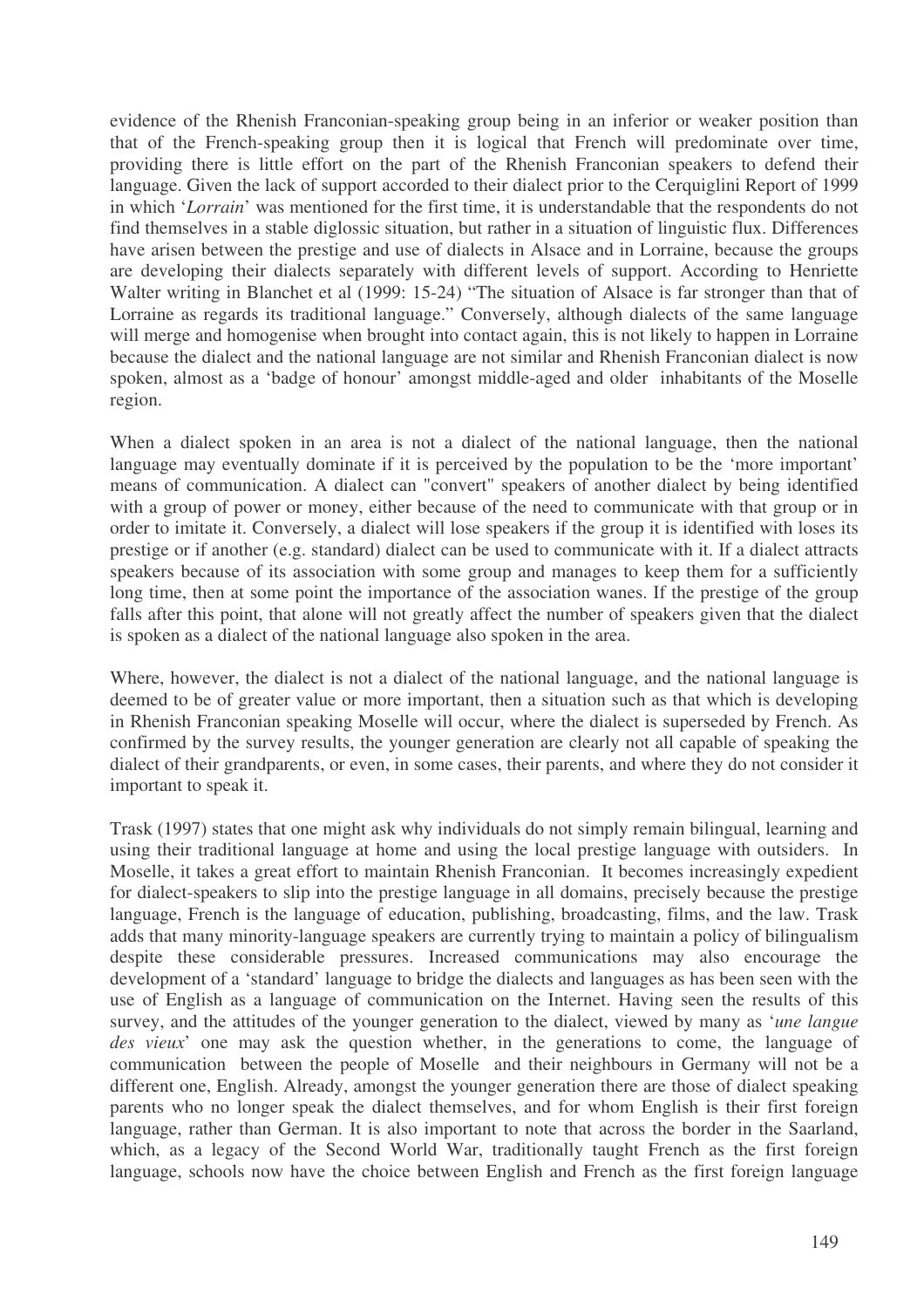and, according to Klaus Zeßner, *Bürgermeister* of Homburg/Saar and former Headmaster of the *Staatliches Saarpfalzgymnasium Homburg* more than 50% choose English.

It is clear from the results of the survey that Rhenish Franconian is clearly not being spoken to the same extent as it was in the past. As in other regions of France where dialects, or 'regional languages' are spoken, there has been a significant decline in the number of native-speakers and a progressive erosion of the underpinning in the community. There is clear evidence of increased use of French, not only depending on circumstance but also depending on the age of the interlocutor. The evidence clearly suggests that the use of the dialect is not as widespread amongst younger generations as amongst older ones. Pooley (2000) states that with regard to general competence in regional languages the speakers of regional languages are clearly on the wrong side of the youngold, urban-rural divide. Speakers of Rhenish Franconian spoken in the Moselle are certainly in this category as the research by Héran *et al* (2002) shows.

The cross-border workers' attitudes to their dialect also indicate that they feel that the younger generations do not have the same mastery of the dialect as they themselves do. This view is substantiated by François Clanché of INSEE (2002) discussing the initial results of the 1999 census.

Les langues régionales se transmettent de moins en moins. Si la transmission des langues étrangères a légèrement progressé tout au long du siècle, il n'en est pas de même des langues régionales: avant 1930, une personne sur quatre parlait une langue régionale avec ses parents, le plus souvent de façon habituelle. Cette proportion passe à une personne sur dix dans les années 1950, puis une sur vingt dans les années 1970. De plus, depuis le milieu des années 1950, les langues régionales sont deux fois plus souvent reçues comme langue occasionnelle que comme langue habituelle. La tendance ne s'est pas retournée dans les années 1980 et 1990. Les enfants nés durant cette période n'ont pas été interrogés à l'enquête, n'ayant pas atteint 18 ans. Mais leur faible contact avec les langues régionales peut être appréhendé indirectement: 3 % seulement des adultes interrogés ayant des enfants nés durant cette période disent leur avoir parlé une langue régionale. La probabilité d'avoir été élevé dans une langue régionale est multipliée par dix pour les natifs de Corse ou d'Alsace. Elle est également plus élevée qu'ailleurs pour les natifs des Pyrénées- Atlantiques, des Pyrénées-Orientales, de la Moselle, du Finistère ou des Côtes- d'Armor. Le simple fait d'être né dans le même département que ses deux parents augmente aussi la probabilité d'avoir reçu d'eux une langue régionale, de même que le fait d'avoir eu des parents ouvriers, ou plus encore agriculteurs.

The attitudes of the survey respondents towards the use of the dialect clearly indicate that, without support from the authorities and without a change in attitude from those who are currently speaking French to their children, it is only a matter of time before the linguistic border will shift yet further towards the political Franco-German border. Given the current industrial infrastructure in this particular area of the dialect-speaking Moselle *département* of Lorraine, and excepting major investment in the area in years to come, future generations of cross-border workers will, no doubt still make the journey to the Saarland to work. The language of communication remains a very different question. Hughes (1987) predicted that the French news, German language newspaper France Journal would cease publication, and two years later, it did. It may well be that, unlike their ancestors, the future generations of cross-border workers will have learnt German as a foreign language at school, just as they currently learn English, and that they still perceive German to be important, if not a necessary in order to find employment over the border. Yet, without increased support, Rhenish Franconian spoken in the Moselle *département* may become, before too long, perceived as '*la langue du voisin*' rather than the native tongue of the cross-border workers' ancestors. Measures are now being put in place to encourage cultural and economic co-operation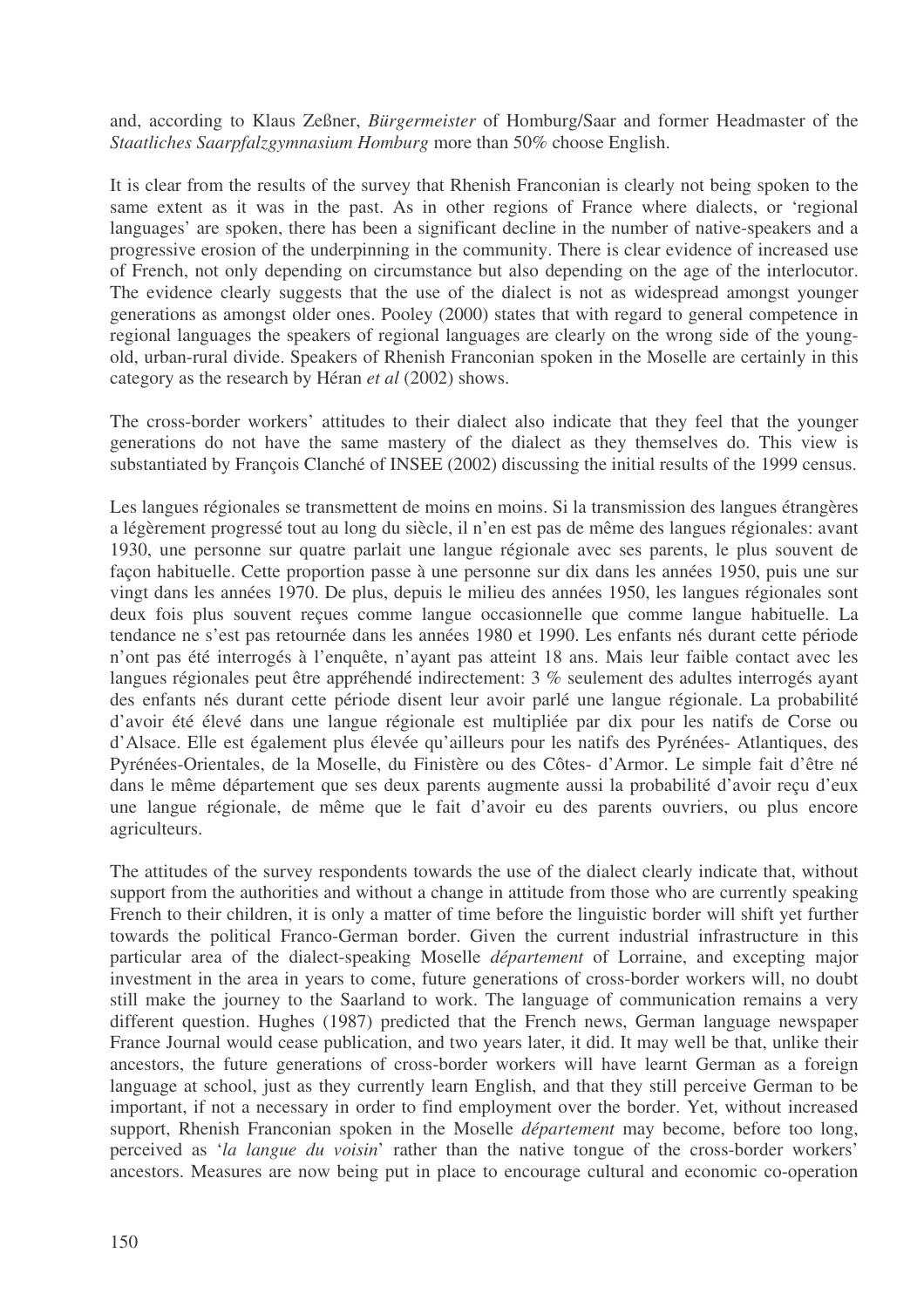between the two regions, but it remains to be seen whether the dialect spoken in the border region of Moselle will remain the working language of those who travel to the Saarland for employment. Despite the decision of the *Assemblée Nationale* not to support the Bill of November 21 2002 to amend Article Two of the Constitution to include mention of the defence and support of 'regional languages' it would appear that the picture is now slightly less negative than it was at the time the survey was carried out. This is thanks to a certain number of measures put in place by the *Conseil Régional* to support cross-border initiatives and to evidence of recent increased awareness of and support for the Rhenish Franconian dialect spoken in the eastern part of the Moselle *département.*

### As Louis-Jean Calvet (1999) states

De quelles langues les humains ont-ils besoins? Nous avons tous besoin de trois types de langues. Notre langue identitaire, celle que nous parlons dans notre environnement immédiat, en famille ou avec les amis. La langue de l'État, celle qui nous permet d'accéder à la vie politique et sociale. Et enfin une langue de communication internationale. Ces trois fonctions peuvent s'incarner dans trois langues différentes, dans deux ou dans une seule.

Whether Rhenish Franconian will continue to be used by cross-border workers in the immediate environment, with family and friends, and, indeed as a 'working language' and whether future generations of cross-border workers will indeed use it with their children, only time will tell, but, without continued effort to promote it and to encourage the younger generations to speak it, the future does not look promising. It is to be hoped that support for Rhenish Franconian will increase and that it may one day achieve the status currently accorded to the dialects of Alsace.

### **References**

Amastae, J. 1978. 'Sociolinguistic Background of PAU students' in *Proceedings of the Seventh Southwest Area Language and Linguistics Workshop,* Boulder: University of Colorado

Atamaniuk, Hervé 1998. Note de travail de la Fédération pour le Lothringer Platt, à l'intention de Mme la députée *Nicole Péry, chargée d'un rapport sur les langues et cultures régionales*

Barbour, Stephen and Patrick Stevenson 1990. *Variation in German, A critical approach to German sociolinguistics*, Cambridge University Press

Bortignon, E., D. Laumesfeld, S. Mebarki, J.P. Ruiz 1987. *Les Passagers du Solstice*, Metz: Editions Serpenoise Ball, R. 1997. *The French Speaking World*. London: Routledge

Bothorel-Witz, A. et D. Huck 1995. Des variétés dialectales aux locuteurs dialectophones alsaciens: état d'une recherche géo- et sociolinguistique. In J-F. Bonnot ed., *Paroles régionales: Normes, variétés linguistiques et contexte social*, pp. 45-96.

Bothorel-Witz, A. 1995. Vers une redéfinition des dialectes alsaciens? Des concepts catégoriques aux variétés d'un espace plurilingue. In J-F. Bonnot ed., *Paroles régionales: Normes, variétés linguistiques et contexte social*, pp. 217- 252).

Boulanger, G. 1987. *Histoire d'une langue: le Francique*. Bouzonville: Gau un Griis

Brasme, Pierre 2000. *La population de la Moselle* (*1815-1914*)*,* Metz: Editions Serpenoise

Calvet, L.J. 1999. *Pour une écologie des langues du monde*. Paris: Plon

Cerquiglini, Bernard 1999. *Les Langues de la France Rapport au Ministre de l'Education Nationale, de la Recherche et de la Technologie,et à la Ministre de la Culture et de la Communication.* C.N.R.S. April 1999

Christophory, J. 1978. *Les Luxembourgeois par eux-mêmes*, Luxembourg.

Clanche, François 2002 *Langues régionales, langues étrangères: de l'héritage à la pratique* Division Enquêtes et études démographiques, Paris: INSEE

Clyne, Michael 1984. *Language and Society in the German-speaking Countries*, Cambridge: Cambridge University Press

Cocher, C. 1999. Frontaliers lorrains: '4000 emplois de plus.' in *Économie Lorraine,* no. 192, Décembre 1999: 12-14

Cocher, C. et J.-L. van Gheluwe 2001. 'De plus en plus de frontaliers au nord-est de la France.' in *Économie Lorraine*, no. 208 - Mai 2001: 19-22

Duee, M. (2002) 'L'Alsacien, deuxième langue régionale de France' in *Chiffres pour L'Alsace* Revue no 12, INSEE Strasbourg:, December 2002

Dörrenbächer, P. et W. Brücher 2000 'Espace transfrontalier et culture mixte: l'exemple Sarro-Lorrain.' in *Géographie et cultures* 36, December 2000: 57-70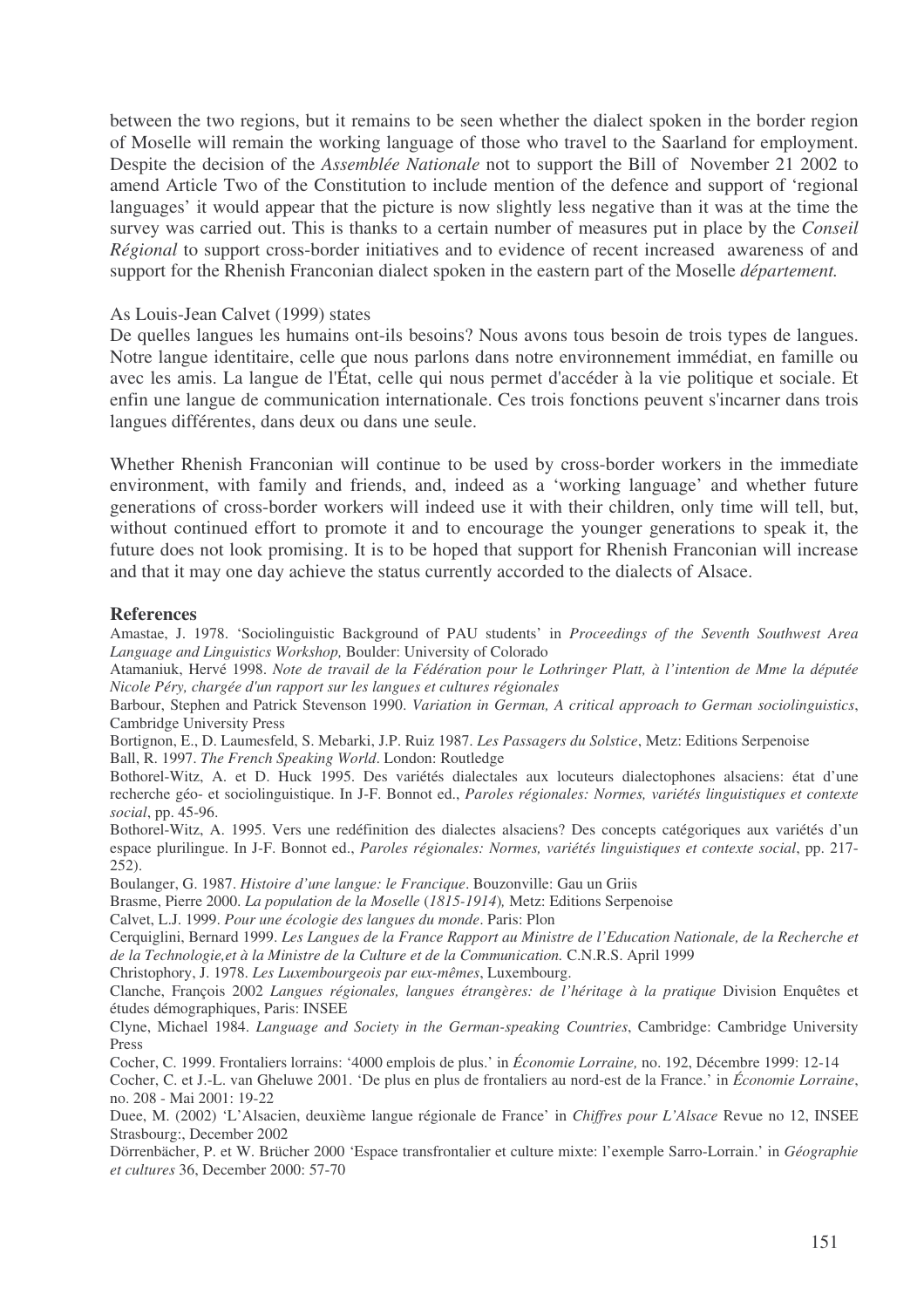Dörrenbächer, P. et C. Schulz 1999. Cultural and Regional Integration. The Case of the Saar-Lor-Lux Cross-Border Labour Market. In: Koter, M. and K. Heffner eds., *Multicultural Regions and Cities*, Łodż 125-139

European Treaties (1972) ETS No. 78 *European agreement on Social Security* Paris December 14 1972

Fasold, R. 1984. *The Sociolinguistics of Society.* Oxford: Blackwell

Ferguson, C. A. 1959. Diglossia. *Word* 15:325-340

Fishman, J. A. 1967. Bilingualism with and without diglossia, diglossia with and without bilingualism. *The Journal of Social Issues* 23:29-38

Fishman, J.A. 1991. *Reversing Language Shift: Theoretical and Empirical Foundations of Assistance to Threatened Languages*. Clevedon, UK: Multilingual Matters.

Fishman, J.A. 2001. *Can Threatened Languages Be Saved? «Reversing language shift» revisited: a 21st century perspective*, Clevedon, UK: Multilingual Matters.

Fourquet, Jean 1968. La situation linguistique en Allemagne, in André Martinet, *Le langage.* Encyclopédie de la Pléiade, Paris: Gallimard

Fourquet, Jean 1969. Langue. Dialecte. Patois, in André Martinet, *Le langage*

Francescato, G. 1965 'Structural comparison, diasystems and dialectology' *Zeitschrift für romanische Philologie* 81:484-491

Gardner-Chloros, P. 1995. Code-switching in community, regional and national repertoires: the myth of the discreteness of linguistic systems. In: L. Milroy and P. Muysken, eds. *One Speaker, Two Languages*, Cambridge: Cambridge University Press, 68-90.

Gardner-Chloros, P. 1991 *Language Selection and Switching in Strasbourg.* Oxford: Clarendon Press

Geiger-Jaillet, A. 2001. *Nationale, regionale und sprachliche Grenzen. Das Saar-Lor-Lux-Modell*, Asgard Verlag (Bausteine Europas VIII)

Goossens, Jan 1977. *Deutsche Dialektologie*. Berlin, New York: de Gruyter

Goudallier, Jean-Pierre 1981. *Phonologie fonctionnelle et phonétique expérimentale. Exemples empruntés au luxembourgeois*, Hamburg: Helmut Buske

Grimes, Barbara 2000. *Ethnologue: languages of the world*, Dallas, Summer Institute of Linguistics, 2 volumes, see website *www.ethnologue.com*.

Guelen, E. 1939. *Die deutschlothringischen Mundarten*, Forbach

Hartweg, F. 1996. Sur les brisées du dialecte. *Saisons d'Alsace*, 133, 20-26.

Hawkins, John A. 1990 "Germanic Languages", in Bernard Comrie, ed. *The Major Languages of Western Europe*, London: Routledge (1st Editio, London: Croom Helm, 1987)

Héran, F. ,A. Filhon et C. Deprez 2002. Language transmission in France in the course of the 20th Century. *Population & Sociétés No. 376* February 2002

Hudson, R.A. 1996. *Sociolinguistics*. 2nd edition. Cambridge: Cambridge University Press

Hughes, S.P. 1987. Platt and France Journal, struggle for survival: unpublished final year thesis, Coventry Polytechnic

Hughes, S.P. 2000. Germanic dialect spoken in Lorraine with reference to the use of dialect by cross-border workers in Germany and Luxembourg, in G. Newton ed. *Essays on Politics, Language and Society in Luxembourg*. New York Ceredigion, The Edwin Mellen Press

Judge, A. 2000. 'France: One state, one nation, one language?' in S. Barbour and C. Carmichael, eds., *Language and Nationalism in Europe.* Oxford: Oxford University Press

Krier, Fernande 1996. "Variétés et normes linguistiques", *Actes du 21e colloque international de Linguistique* Fonctionnelle, Iași

Ladin, W. 1982. *Der elsässische Dialekt - museumsreif?* Strasbourg: SALDE

Laumesfeld, Daniel, Marielle Rispail et Didier Atamaniuk 1984. "Le francique", in: Henri Giordan, ed. *Par les langues de France vol. 1*, Paris: Centre Georges-Pompidou

Laumesfeld, Daniel 1984. *La diglossie en Lorraine luxembourgeophone. Pratiques, idéologies*, Thèse 3e cycle, Université Paris V.

Laumesfeld, Daniel 1996. *La Lorraine francique*, *culture mosaïque et dissidence linguistique.* Paris and Montréal : Editions L'Harmattan

Martinet, André ed. 1968, *Le langage.* Paris: Gallimard. Encyclopédie de la Pléïade

Muller, Jean-Claude 1992. "Le Luxembourg. Du dialecte à la langue nationale: le luxembourgeois", in José Carlos Herreras, ed. 1992. *Situations linguistiques dans les pays de la Communauté européenne*, Valenciennes: Presses Universitaires de Valenciennes.

Muller, Pierre 2001. "La Lorraine mise en regard de la France de 1975 à 1999", *Economie lorraine,* n° 206, p. 8-13, March 2001

Philipp, Marthe 1994. "L'espace lexical haut-rhinois: essai d'analyse systematique" *International Journal of the Sociology of Language* 109

Philipp, Marthe 1991. *La Moselle germanophone,* Paris: Moselle

Philipp, Marthe, Arlette Bothorel et Guy Levieuge 1977. *Atlas linguistique et ethnographique de la Lorraine germanophone*, CNRS